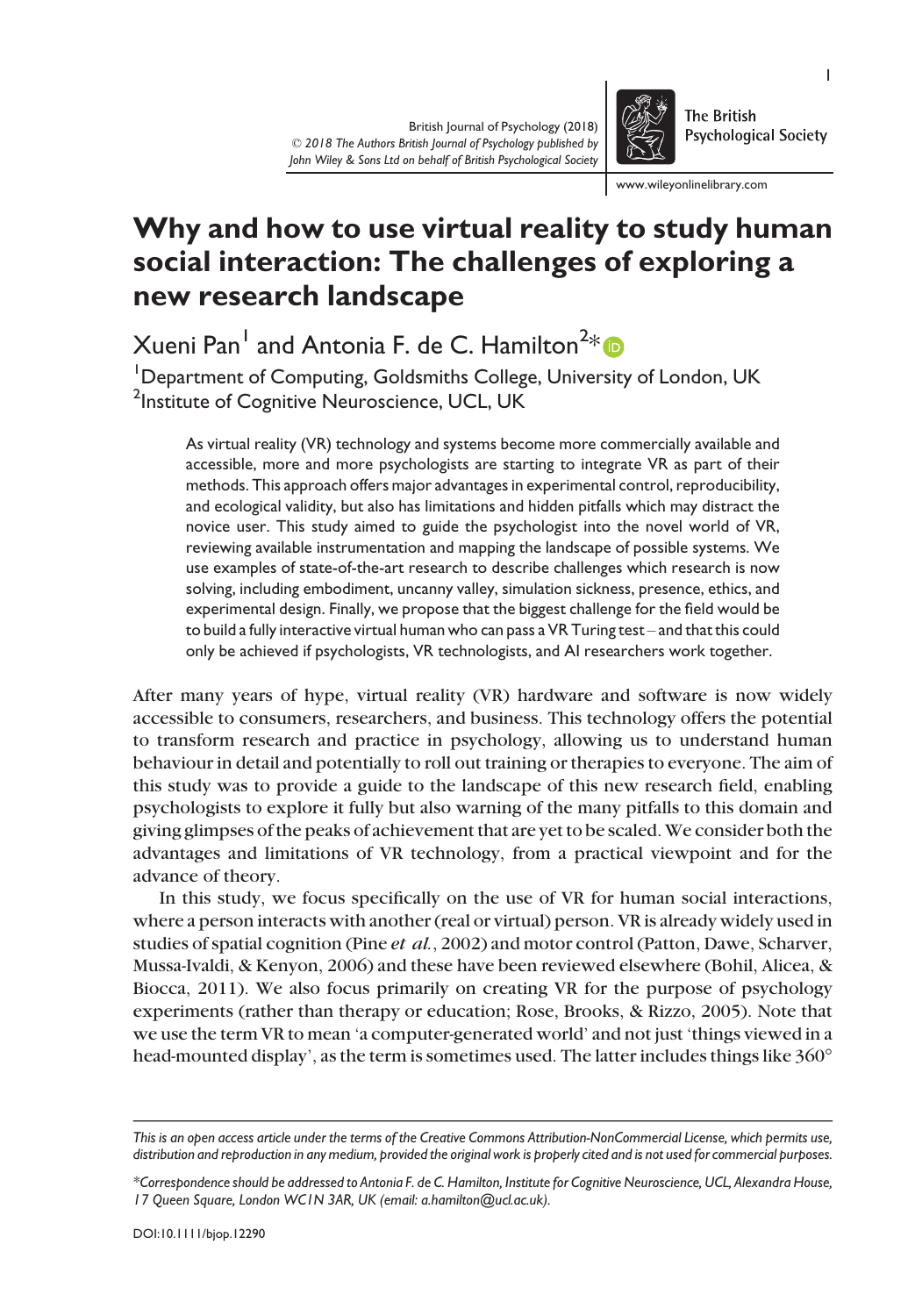video but excludes some augmented reality and non-immersive computer-generated systems which we cover here.

To frame the current study, we consider the world of VR as a new landscape in which the psychologist stands as an explorer, waiting at the edge of the map. We describe the challenges as mountains which this explorer will need to climb in using VR for research. First, we consider the foothills, describing the basic equipment which our explorer needs and mapping out the terrain ahead in a review of the practical challenges which must be considered in setting up a VR laboratory. Second, the Munros (peaks over 3,000 ft in Scotland) can be climbed by many with the correct equipment; similarly, we review the issues which may arise in implementing social VR scenarios and the best results achievable using current technologies. Finally, Olympus Mons (the highest mountain on Mars) has yet to be scaled; we consider the grandest challenge of creating fully interactive virtual people and make suggestions for how both computing and psychological theory must come together to achieve this goal. Throughout the paper, we attempt to give a realistic view of VR, highlighting what current systems can achieve and where they fall short.

## Why bother?

Before even beginning on the foothills, it is worth asking why psychologists should use VR at all, and what benefits this type of interface might bring. As we will see, VR is not an answer to all the challenges which psychology faces, and there are many situations where VR is maybe a hindrance rather than a help. Nevertheless, VR has great promise in addressing some issues which psychology has recently struggled with, including experimental control, reproducibility, and ecological validity. These reasons help explain why many psychologists are now investing in VR and spending time and effort on making VR systems work.

A key reason to use VR in the study of social behaviour is to maximize experimental control of a complex social situation. In a VR scenario, it is possible to manipulate just one variable at a time with full control. For example, if you were interested in how race and gender interact to influence perspective taking or empathy, a live study would require four different actors of different races/genders – it is hard to assemble such a team, and even harder to match them for facial attractiveness, height, or other social features. With virtual characters, it is possible to create infinitely many combinations of social variables and test them against each other. This has proved valuable in the study of social perception (Todorov, Said, Engell, & Oosterhof, 2008) and social interaction (Hale & Hamilton, 2016; Sacheli et al., 2015).

More generally, VR allows for good control of any interactive situation. For example, we might want to know how people respond to being mimicked by another person (Chartrand & Bargh, 1999), under social pressure (Asch, 1956) or to a social greeting (Pelphrey, Viola, & McCarthy, 2004). Social interactions are traditionally studied using trained actors as confederates who behave in a fixed fashion, and such approaches can be very effective. However, they are also hard to implement and even harder to reproduce in other contexts. Recently, there has been an increasing focus on reproducibility in psychology (Open Science Collaboration, 2015) and worries about claims that only certain researchers have the right 'flair' to replicate studies (Baumeister, 2016). Confederate studies in particular may be susceptible to such effects (Doyen, Klein, Pichon, & Cleeremans, 2012), or participants may be behave differently with confederates (Kuhlen & Brennan, 2013). All these factors make confederate interaction studies hard to replicate. In contrast, a VR scenario, once created, can be shared and implemented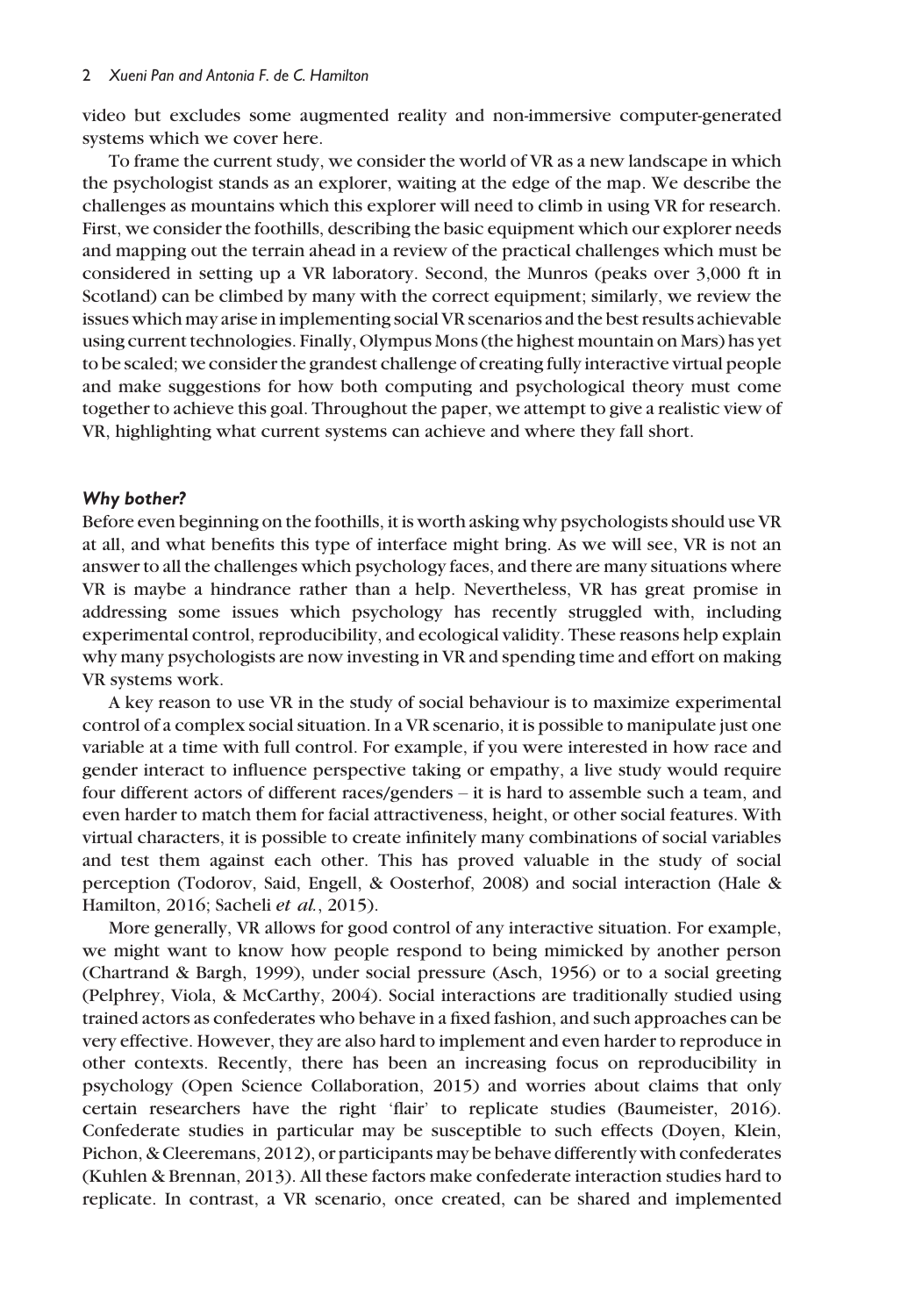repeatedly to allow testing of many more participants across different laboratories, which should allow for direct replication of studies as needed.

The traditional alternative to studying live social interactions is to reduce the stimuli and situation to simple cognitive trials with one stimulus and a small number of possible responses. For example, participants might be asked to judge emotion from pictures of faces (Ekman, Friesen, & Ellsworth, 1972) or to discriminate different directions of gaze (Mareschal, Calder, & Clifford, 2013). Such studies have provided valuable insights into the mechanisms of social perception, but still suffer from some problems. In particular, they have low ecological validity and it is not clear how performance relates to behaviour in real-world situations with more complex stimuli and a wider range of response options. Using VR gives a participant more freedom to respond to stimuli in an ecological fashion, measured implicitly with motion capture (*mocap*) data, and to experience an interactive and complex situation.

Finally, researchers may turn to VR to create situations that cannot safely and feasibly exist in the laboratory, including physical transformations or dangers which could not be implemented in real life. VR scenarios can induce fear (McCall, Hildebrandt, Bornemann, & Singer, 2015) and out-of-body experiences (Slater, Perez-Marcos, Ehrsson, & Sanchez-Vives, 2009). To give a social example, Silani *et al.* put participants in a VR scenario where they were escaping from a fire and had the opportunity to help another person, thus testing prosocial behaviour under pressure (Zanon, Novembre, Zangrando, Chittaro, & Silani, 2014). This type of interaction would be very hard (if not impossible) to implement in a live setting.

To summarize, VR can provide good experimental control with high ecological validity, while enabling reproducibility and novel experimental contexts. However, it is also important to bear in mind that the generalizability of VR to the real world has not been tested in detail. Just as we do not always know if laboratory studies apply in the real world, similarly we must be cautious about claiming that VR studies, where participants still know they are in an 'experimental psychology context', will generalize to real-world interactions without that context. The brief outline above demonstrates how VR systems have the potential to help psychologists overcome a number of research challenges and to answer important questions. However, there are also many issues which must be considered in setting up a VR laboratory and making use of VR in the study of human social behaviour. In the following sections, we review these challenges and consider if and how they can be overcome.

## The foothills – how to use VR

Many researchers in psychology will have heard of VR, seen some demos, and tried on a headset. Fewer will have set up a VR laboratory or programmed a VR study. Here, we provide a short primer on the methods and terminology used in computing and VR. We focus particularly on how computing systems can take on the challenge of creating virtual characters (VCs)with behaviour thatiscontingent on the participant's actions. This requires information to flow both from the participant to the computer system and from the computer system to the participant (Figure 1). We consider the technology required for each in turn.

## **Hardware**

#### Displaying the virtual world

There are a number of ways to visually display a computer-generated world to users, including head-mounted displays (HMDs), CAVE systems, augmented reality systems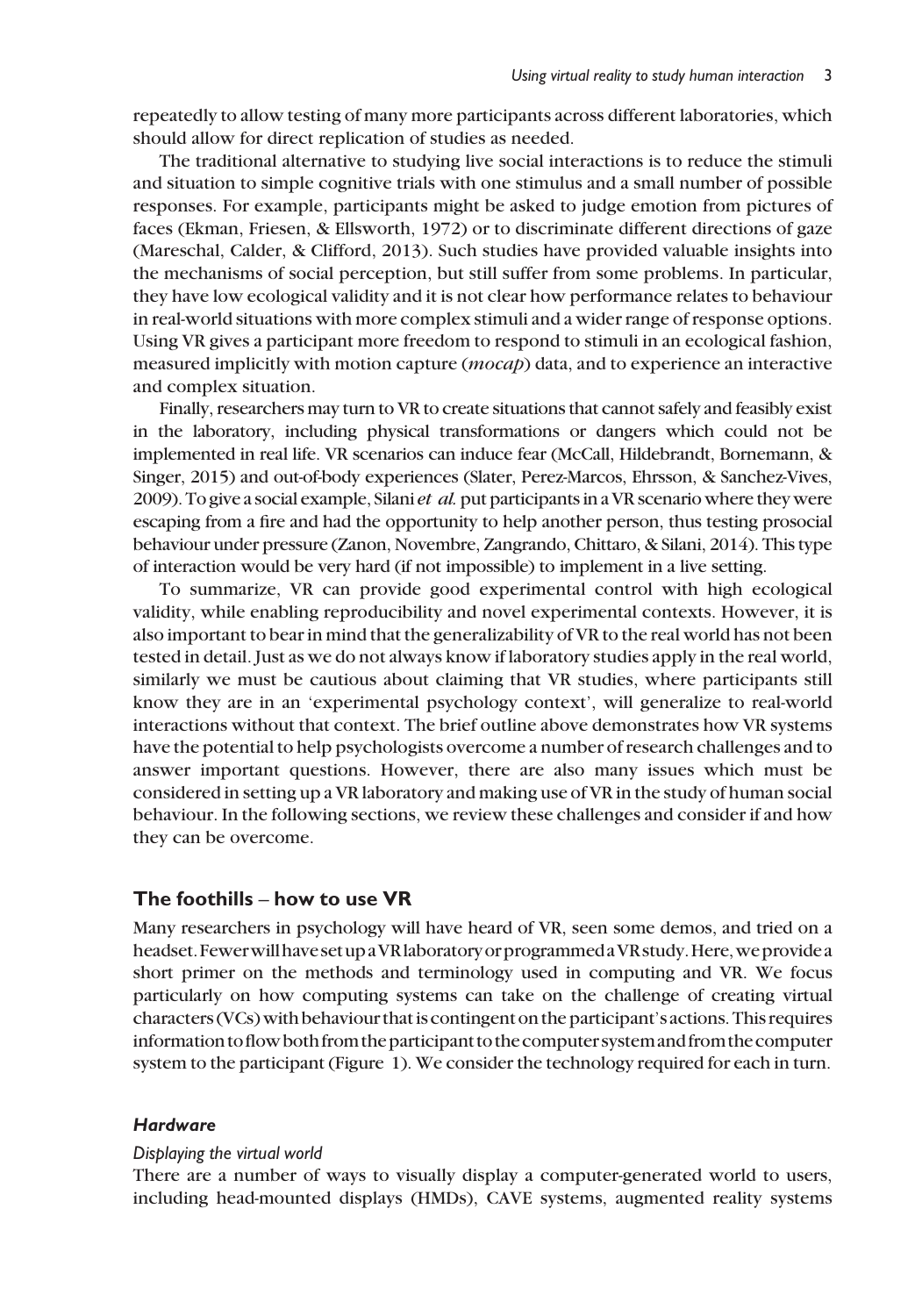

Figure 1. Participant interacting with a Virtual Human in virtual reality (VR). The VR system could take input from the participant through various channels and provide feedback mainly through video and audio.

which range from smartphones to headsets and finally projectors or desktop screens. Developments in this area are rapid and terminologies often overlap, but commonly used terms include immersive VR, mixed reality, and augmented reality. Immersive VR (discussed in more detail below) is typically experienced in an HMD which cuts the user off from the real world, while augmented reality places computer-generated items in the real world (sometimes allowing them to interact with the world) and mixed reality can include elements of both. Social interactions can be implemented across all these systems, and we review some of the most common approaches here.

The rise of VR in recent years has been mainly driven by the launch of several lightweight and affordable HMDs from many major consumer electronics companies (see Appendix S1). All these devices share one common feature: They provide an immersive experience (Slater, 2009) defined by (1) 3D stereo vision via two screens – one in front of each eye; (2) surround vision – the real world is 'blocked' from your visual perception and as you turn your head you only see the 'virtual' world; and (3) user dynamic control of viewpoint which means that the user's head is tracked to update the display in real time according to where the user looks (Brooks, 1999). Implementing these three features together means that the visual information available in VR matches critical properties of the real world, where we have 3D vision all around and the visual scene updates with head movements. These immersive displays allow us to automatically respond to the computergenerated situation as if they were real [1] and are commonly described as Immersive Virtual Reality (IVR).

Despite the 'wow factor' of immersive VR displays, they do have some restrictions. First, the resolution of such devices is still relatively low compares to a standard computer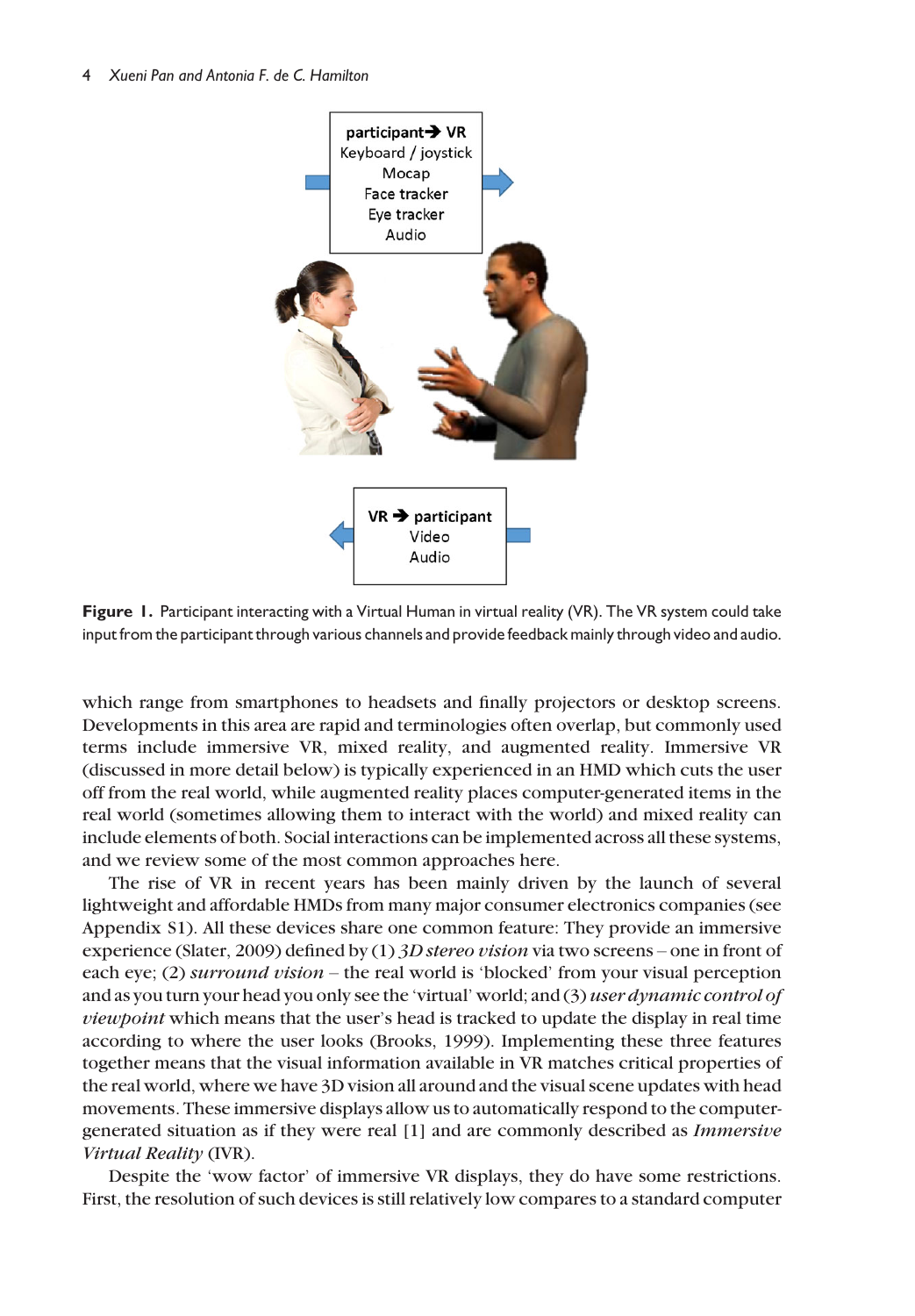display, so it does not support studies requiring high-fidelity graphics (for instance, emotion reaction to subtle changes on the face). Secondly, as users are fully immersed with these VR displays, they are also 'cut-off' from the real environment. This makes it difficult to perform experiments involving interactions with real objects – although we could simulate the movement of the object in VR, the lack of generalized haptic devices means that it is difficult to completely replace real objects from our studies. Finally, in the context of social neuroscience research, immersive displays are not easy to combine with neuroimaging methods.

As an alternative to HMDs, CAVE VR systems can be very valuable. A VR CAVE typically has three or more walls with images projected onto each, giving a surrounding environment (Cruz-Neira, Sandin, & DeFanti, 1993). The user wears pair of shutterglasses, which sync with the projector to generate 3D stereovision. Similar to HMDs, the glasses are tracked with six degrees of freedom (DoF) so the displays update in real time to render the perspective-correct view for the user. But unlike HMDs, in the CAVE the user can see through the glasses to view any real objects in the environment (including their own body). This could be a disadvantage for some applications as the glasses do not fully 'block' reality (i.e., one cannot fully embody someone else's body in the CAVE). However, it could also be an advantage for applications where the user can see and interact with real objects (e.g., a real driving wheel in a driving simulation) and can get real visual feedback of their own actions (e.g., hand actions in an imitation tasks). As it is challenging to implement virtual objects which respond to a user's actions (and almost impossible to create haptic feedback of objects in VR), it can be much simpler to allow the participant to access real objects in a CAVE.

There are also useful VR implementations which are even simpler than a CAVE. Some laboratories use VR content (i.e., animated 3D avatars) in a semi-immersive VR display, or even a non-immersive desktop display (Pfeiffer, Vogeley, & Schilbach, 2013; Sacheli et al., 2015), sometimes coupled with 3D glasses. These could be considered as augmented reality rather than IVR and provide an interesting bridge between real and computergenerated worlds (de la Rosa et al., 2015; Pan & Hamilton, 2015). Although it is arguable that immersion plays a significant role in triggering a realistic reaction in human participants, showing computer-generated virtual characters on a large screen can also be effective. In future, as the VR displays become higher fidelity and more wearable, and a wider variety of haptic devices become available, more and more experiments using virtual characters should be moving into the space of immersive VR. All these studies will also need to track the behaviour of the user, as we discuss in the following section.

#### Tracking the behaviour of the user – head, hands, body, face, and eyes

In addition to providing rich visual (and auditory) inputs to the participant, it is important for a VR system to be able to record and respond to the participant's behaviour. Many studies use the traditional methods of key-hits/mouse clicks to record a participant's behaviour, but richer measurement of behaviour can give excellent rewards. An appropriate system can allow researchers to record the motion of the hands, head, face, eyes, and body in varying resolution, which allows analysis of implicit and natural behaviours which may show much more subtle and interesting effects than traditional key-hit methods. Here, we review the different motion capture (*mocap*) systems available to VR researchers and the reasons for using them (see also Appendix S2).

First of all, most HMDs track head motion to update the visual display, and thus crude information on the direction of a participant's attention is available 'for free' in an HMD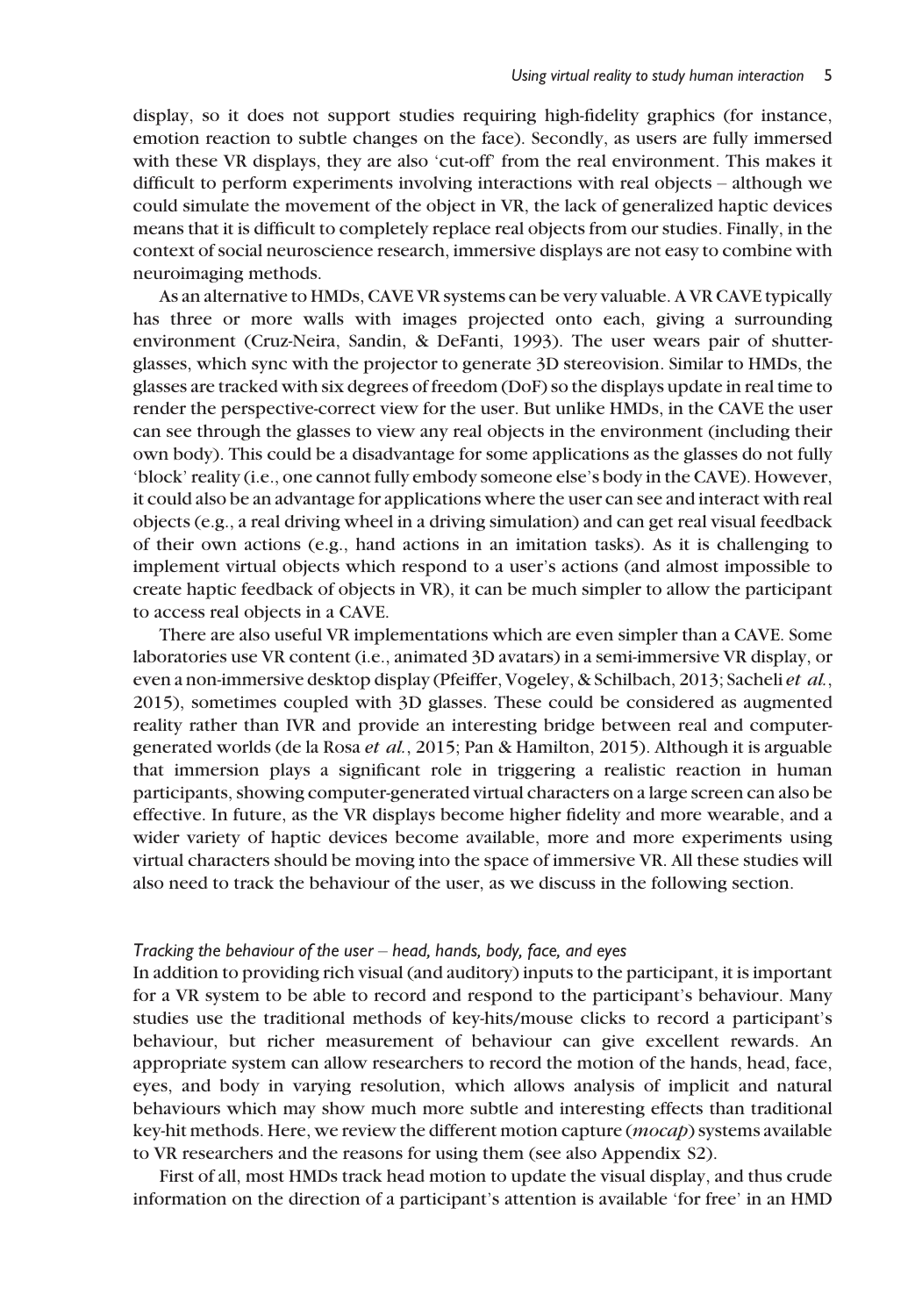system. Generally speaking, there are two types of HMDs: Some HMDs support both rotation and position (6DoF) tracking; others support rotation (3DoF) tracking only. An HMD with full 6DoF tracking provides a more immersive experience because a user can both walk in the space and turn their head. An HMD with only 3DoF only allows the user to turn their head but the body is fixed in space. In social interaction, we constantly adjust our position in relation to other people (for instance, we get closer to someone to share a private joke). With only 3DoF rotation tracking, this type of social signal cannot be supported.

Tracking the user's hand actions is often the next priority. Most high-end VR systems come with hand-held controllers that are tracked with 6DoF (e.g., Oculus Touch and the VIVE Controller) which means that if the user holds the controller, then his/her hands are tracked and can be represented in VR with 6DoF. However, such systems do not typically allow for variation in hand posture and gesture. In contrast, markless tracking systems (e.g., LeapMotion) and VR gloves (e.g., Manus VR) can permit natural conversational gesturing and richer hand motion. This also means that participants in an HMD can see a rendering of a hand moving with the correct timing, posture, and location to be their own hand, giving a stronger sense of embodiment in the VR world.

Full body tracking in VR can be achieved with a variety of systems, based on different combinations of cameras, magnetic markers, and inertia markers. It is commonly termed mocap (short for motion capture). We provide a more detailed review of these in Appendix S2, summarizing the types of technology available and the advantages/ disadvantages of each. Important issues which need to be considered include the spatial and temporal resolution of a mocap system, whether the system is vulnerable to occlusion (optical systems) or to interference from other electronics (magnetic systems) and the latency with which the system can respond. All these issues are discussed in the Supporting Information. Different systems will be optimal for each of these functions so careful consideration should be given to the uses of body tracking data when setting up a VR laboratory.

Head orientation, sometimes in combination with head position, is often used to capture the gaze of the participant. Going further, it is possible to combine a VR system with eye-trackers to gain detailed gaze information, either with additional HMD compatible eye-tracking devices or using an HMD with build-in eye-trackers. Eye tracking in combination with responsive virtual characters on a screen has been used to yield interesting insights into the neural mechanisms of joint attention (Pfeiffer et al., 2013). In addition, facial motion can be recorded with facial EMG or optical systems, but the latter are rarely compatible with an HMD because the HMD covers the upper half the face. This means that researchers interested in facial emotion might have to choose between recording the participant's facial motion with high fidelity and presenting stimuli in an HMD, but cannot easily do both with current systems.

As described above, technologies now exist to capture different aspects of participant' hand, face, and body actions in the context of VR research. However, capturing all aspects of behaviour at once remains a challenging problem, and these technical limitations impose critical constraints on what psychology studies can be done. Despite the many challenges in the domain of mocap, there are many reasons why we believe that rich capture of the human behaviour is valuable for social interaction research.

First, mocap data can be used to generate realistic yet well-controlled virtual character animations stimuli (de la Rosa, Ferstl, & Bülthoff, 2016). For instance, de la Rosa and colleagues used mocap data to create a range of stimuli showing the actions which the actors actually performed ('fist bump' and 'punch'), but also ambiguous stimuli blending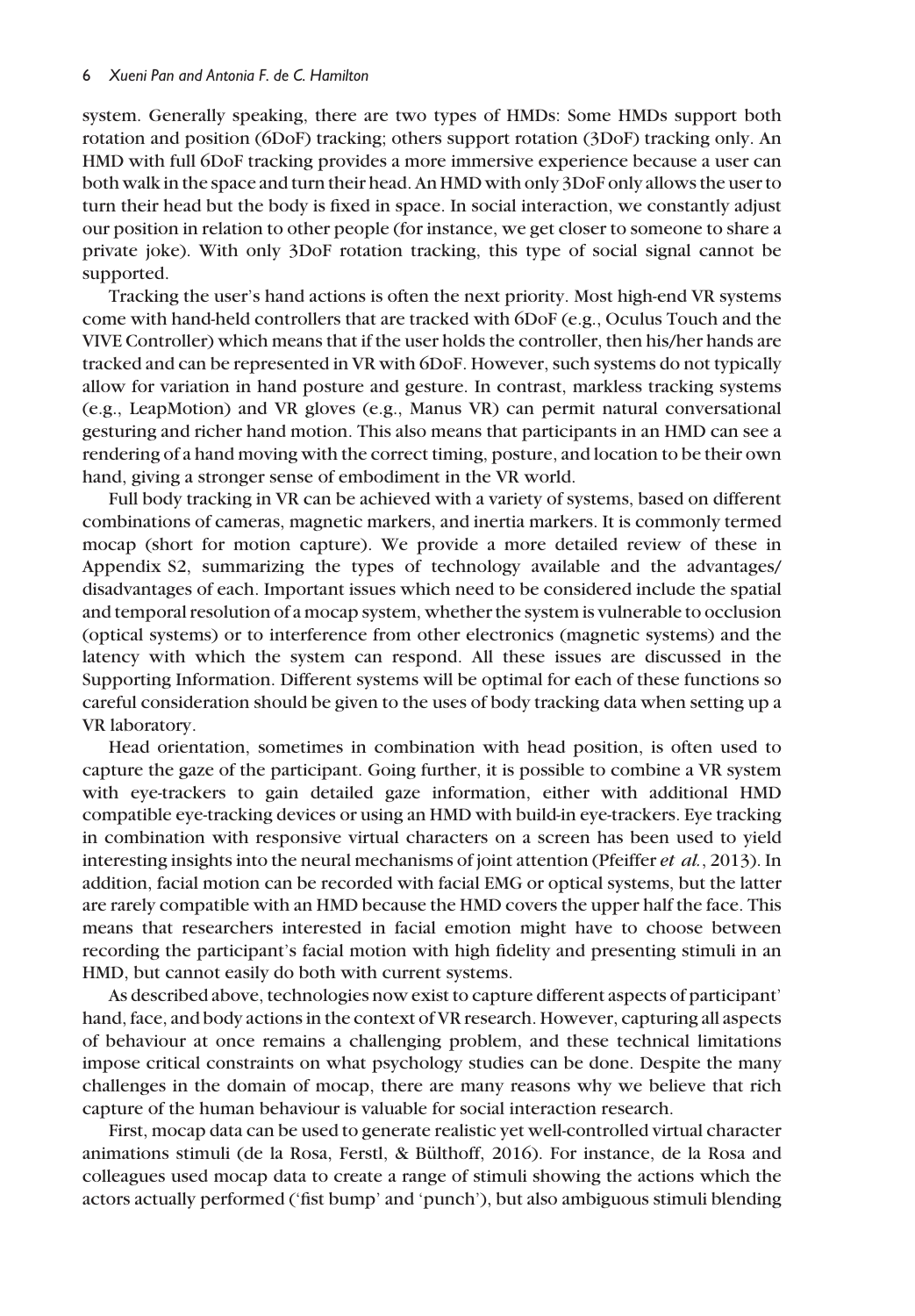the two animations. Perception of these blended mocap stimuli could be tested in an adaptation context (de la Rosa *et al.*, 2016) or in the context of different facial identities (Ferstl, Bülthoff, & de la Rosa, 2017). Using a similar method, (Sacheli et al., 2015) applied the same animation clip to virtual characters with different skin colours (white and black) and found that a stronger interference effect on participant's motion from an in-group VC as compared to the outgroup one. These studies illustrate the value of using mocap and virtual character technology to create experimental stimuli with precise control.

Second, capturing participant motion means the VR environment can be programmed to be responsive in real time, with both embodiment (see below) and realistic interactions between the participant and other objects or characters. For instance, knowing the participant's head location means that a virtual character can be programmed to orient their head and/or gaze towards participant's head (Forbes, Pan, & Hamilton, 2016; Pan & Hamilton, 2015) and to maintain an appropriate social distance by stepping back or forward (Pan, Gillies, Barker, Clark, & Slater, 2012). The ability to link the behaviour of a virtual character to the participant in real time also facilitated a series of studies on mimicry in VR, where the virtual character copies participants' head movements (Bailenson & Yee, 2007; Verberne, Ham, Ponnada, & Midden, 2013), or both head and torso movements (Hale & Hamilton, 2016).

Finally, motion capture allows the researcher to record natural and unconstrained behaviours. This permits measures such as proxemics (McCall & Singer, 2015), approach as a measure of trust (Hale, Payne, Taylor, Paoletti, & Hamilton, 2017), and imitation (Forbes et al., 2016; Pan & Hamilton, 2015). For instance, McCall & Singer conducted a study where participants in an HMD explored a virtual art gallery while two other VCs (representing people the participant believed to be fair or unfair) remained in fixed locations. The position and orientation of the participant's head provided an implicit 'proxemics' measure of how much they liked each VC (McCall & Singer, 2015). Similarly, participants can be placed in a virtual maze where they can approach different VCs for advice to find a way out. The choice of which virtual character for advice and whether they followed the advice (i.e., which door they then chose to go through) provided an implicit measure of trust (Hale *et al.*, 2017). Other studies recorded participants' hand position during their interaction with a virtual character as a measurement of imitation and found that typical adults automatically imitated the virtual characters, but participants with autism spectrum conditions imitated less (Forbes et al., 2016; Pan & Hamilton, 2015). These studies illustrate the use of VR to record implicit social behaviours which may be more revealing than traditional key-hit measures.

To summarize, the hardware required for VR laboratory typically comprises both visual displays and motion capture systems, with a wide variety of solutions available for different tasks and contexts (See also Supporting Information). While there are a number of complex choices involved in getting the right hardware, using VR together with advanced mocap solutions yields substantial benefits in capturing valid data and creating realistic VR. However, the hardware must always be combined with appropriate software to create a psychological experiment, and so we turn next to the domain of software.

#### Software

The software package which implements a VR experience with virtual characters is the core component which creates a social experience and an immersive world. A variety of commercial and open-source packages are available, but creating an immersive virtual interaction within these can be a major undertaking. The present section does not attempt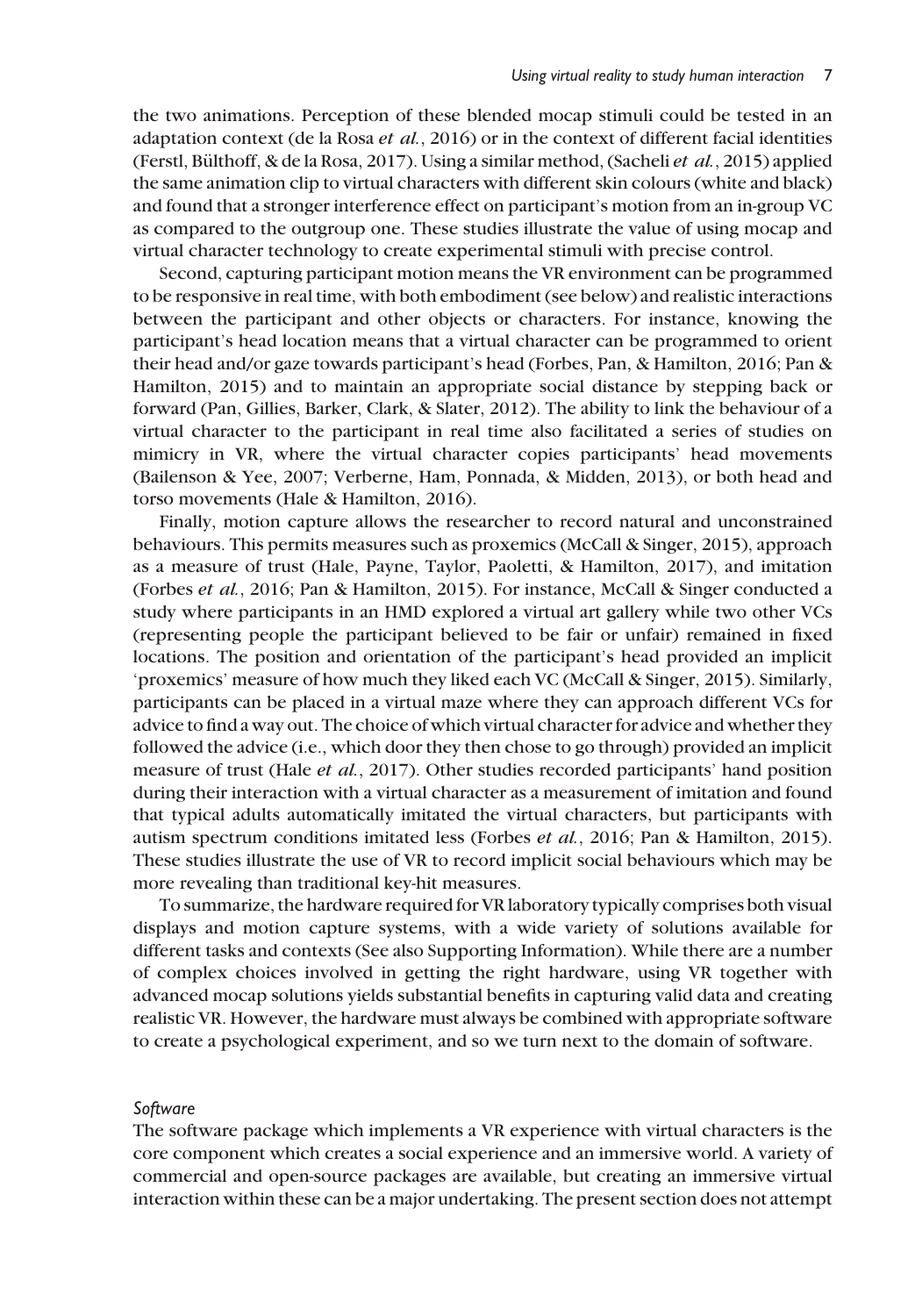to review all current software packages as this is a rapidly changing field (see Appendix S3), but rather we provide an introduction to the terminology of the field and the critical issues which must be considered in developing a VR scenario in any software package.

To introduce the reader to the range of what VR software can (and cannot) do, we imagine a landscape of possible VR systems (Figure 2). In this landscape, we distinguish between different types of virtual interaction on two dimensions – the level of interactivity between participant and computer system  $(\gamma$ -axis), and the level of graphical realism which participant's experience (x-axis). At one extreme, we can consider the movie Avatar (Cameron, 2009) which has photorealistic characters but there is no potential to interact with them as the story progresses (Figure 2A). At the other extreme, the computer game PacMan has very simple pixelated characters which are highly responsive to both key-hits and to each other (Figure 2B). This illustrates the difference between graphical realism and interactivity.

PacMan also provides a good example of an important distinction in the domain of virtual characters (VCs). Pacman itself is an  $A \nu a \tau a r$ , a character who is fully controlled by a human being. The ghosts who chase pacman are described as *Agents* – characters who are fully controlled by algorithms (in Computer Games, this is often called 'Non-Player Character', or NPC). While the word 'avatar' is sometimes used for any character that looks 'computer generated', or any graphical representation of the user in the virtual world, we argue that it should technically be reserved only for those characters which are fully controlled in real time by another person. In between the two extremes of Avatar and Agent lies the interesting domain of quasi-agents – characters which are partly autonomous and partly controlled by a human. These are increasingly widely used in



Figure 2. The landscape of virtual interaction. We distinguish current technologies on two axis – graphical realism and interaction dynamics. Examples to match each letter are given in the text.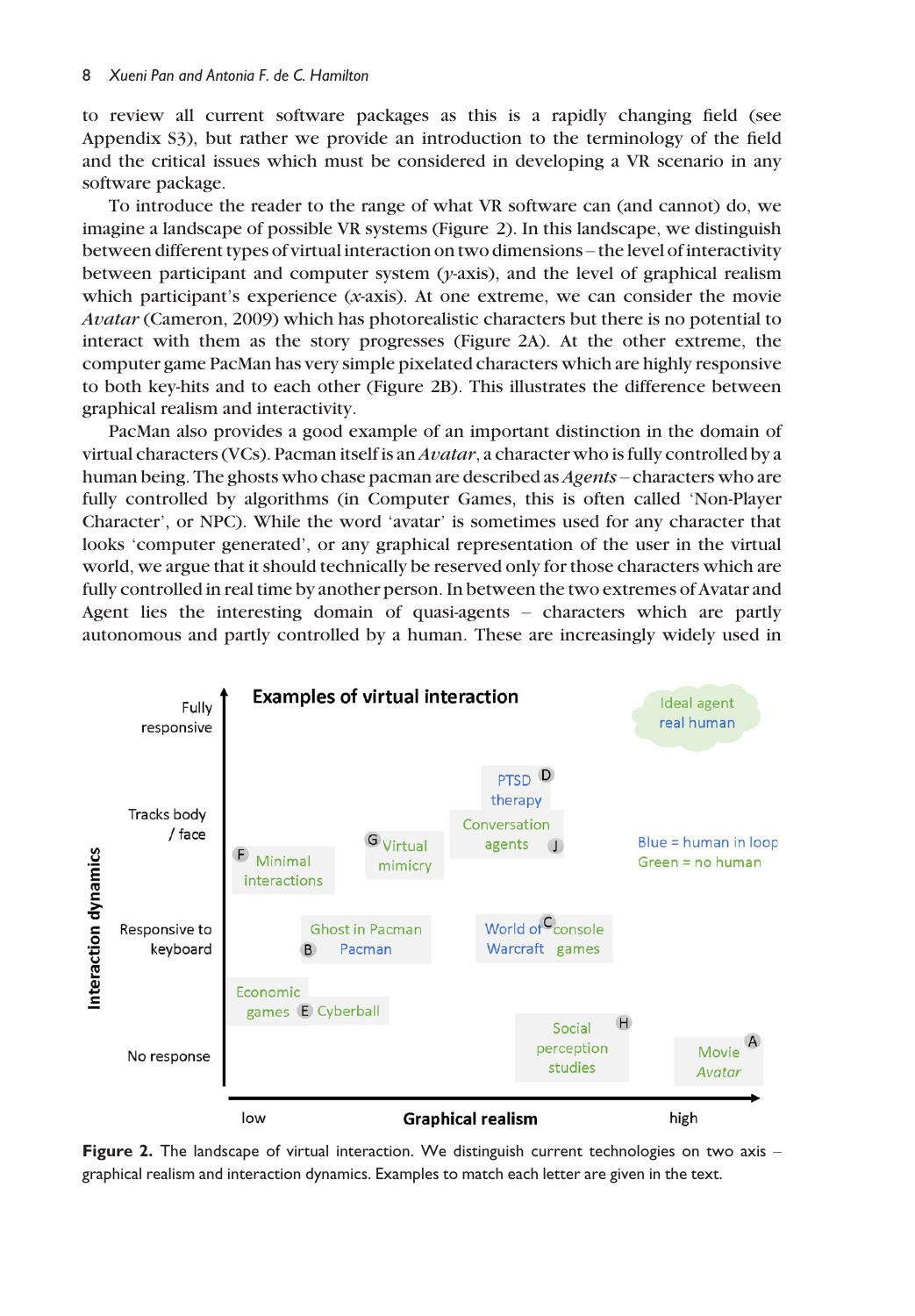therapy contexts and gaming contexts. For example, characters in most popular computer games and online worlds (e.g., FIFA game, World of Warcraft) will show some behaviours automatically but other behaviours only when the user hits a key (Figure 2C). In therapies which use VCs (Pan et al., 2012; Rizzo et al., 2015), a conversation agent is typically used in which some actions (e.g., gaze, proxemics, gestures, smiles) are preprogrammed while other aspects of the conversation are controlled by a therapist who listens and watches, then pressing keys on a keyboard to trigger specific events (Figure 2D). Such systems are described as 'Wizard of Oz' systems because the behaviour appears to come from the virtual character but is actually driven by a human 'wizard'.

Common psychological studies can also take their place in the interaction landscape. Virtual games such as Cyberball (Williams & Jarvis, 2006) or multi-round economic games (Hampton, Bossaerts, & O'Doherty, 2008; Yoshida, Seymour, Friston, & Dolan, 2010) in which participants play against an algorithm fall on the lower left of the plot (Figure 2E). Such games are interactive at a fixed time frame (there are only some time points where a participant can press a key) and which have minimal graphics, but which nevertheless can be very valuable in psychological research. Economic games can also be built into more elaborate interfaces with virtual characters to determine how non-verbal behaviours change decision-making (Gratch, Nazari, & Johnson, 2016).

Fully responsive systems have been built using very minimal interfaces, such as a single mouse and a pair of boxes moving on the screen (Auvray, Lenay, & Stewart, 2009), and these can allow the study of minimal interactions (Figure 2F). Richer responsive systems that implement mimicry are rare but can be used (Figure 2G). In contrast, studies of social perception commonly use computer-generated characters (e.g., Jack & Schyns, 2015; Todorov et al., 2008) but do not allow participants to have any interaction with the figures they see (Figure 2H). Thus, mainstream psychological studies tend to remain close to the x-axis or close to the y-axis in the virtual interaction landscape. We argue below that there is both potential and more value in moving further and creating psychological studies with greater responsiveness and realism.

#### The state-of-the-art and current limits

In our interaction landscape, we place live humans in the top-right hand corner with perfect graphical realism and full responsiveness. An ideal VC system would inhabit the same space, giving the experimenter both real-time responsiveness and high realism. Here, we review how far current systems have got towards this goal.

Autonomous or semi-autonomous virtual agents are computer-generated characters which can engage in realistic interactions with a participant. These systems, built up from decades of work, represent the cutting edge of creating realistic virtual agents. They can register the gestures, body motion, and gaze of a user and generate in real time both the verbal and non-verbal cues required to effectively communicate with the user, giving a startling impression of realism. Some semi-autonomous agents have been designed to enable therapy for conditions such as phobias (Pan *et al.*, 2012) and PTSD (Rizzo *et al.*, 2015; Figure 2D). Such systems typically function with a human therapist acting as the Wizard of Oz, both to monitor the progress of the therapy and to select appropriate behaviours for the VC to show. Similar systems have been built to explore processes of negotiation (Gratch, Devault, & Lucas, 2016) or mimicry (Hasler, Hirschberger, Shani-Sherman, & Friedman, 2014).

Fully autonomous agents can also be built, in which a VC can conduct a brief conversation with a user with no human control (Figure 2J). Such systems typically use an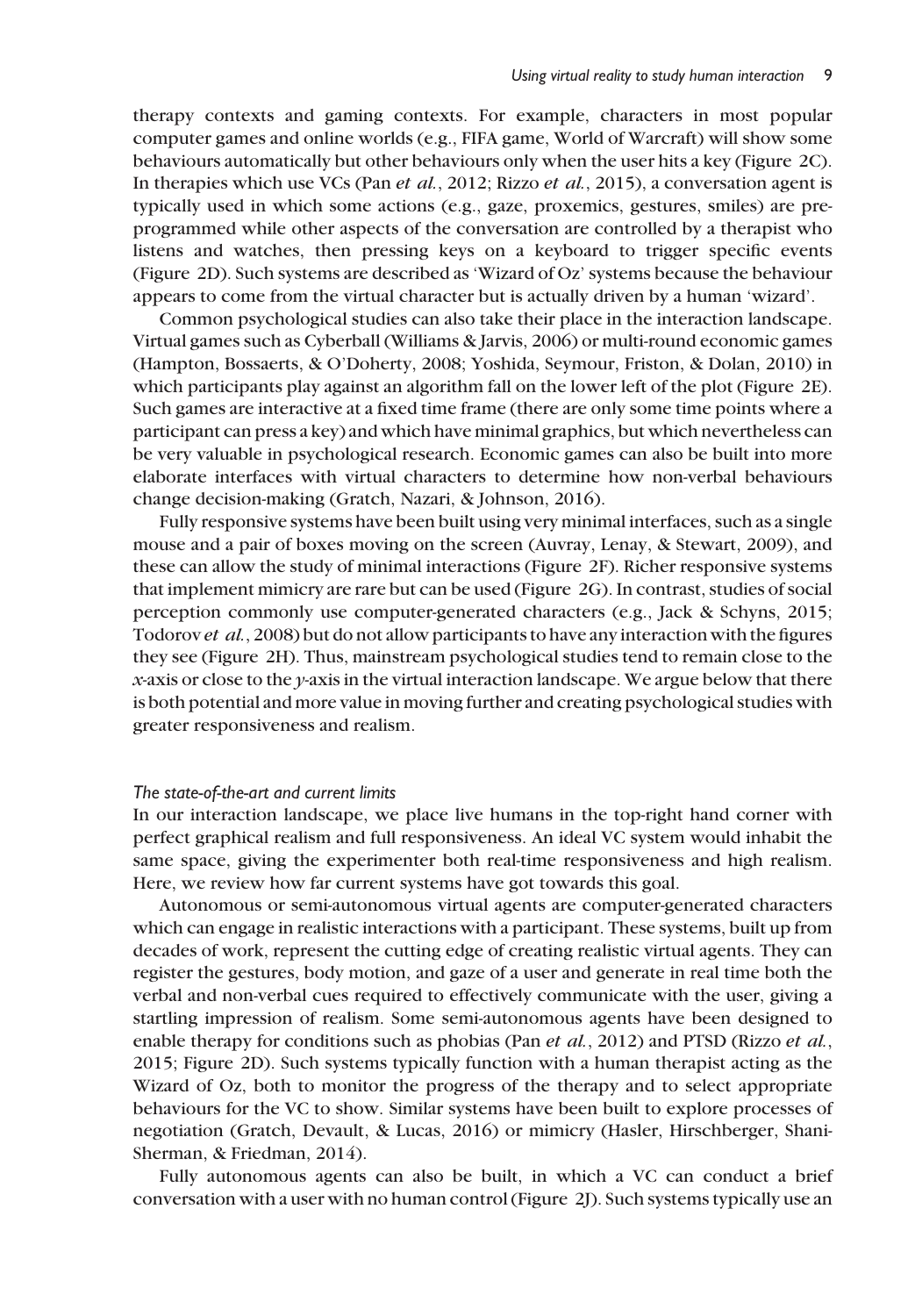array of sensors to determine what the user is doing, including motion capture (see above), speech recognition, face capture (Baltrusaitis, Robinson, & Morency, 2016), acoustic speech analysis (Eyben, Wöllmer, & Schuller, 2010). Inputs from these systems are fed into an AI model which determines the user's goals and provides appropriate outputs. The outputs must be translated into speech and gestures using tools such as BEAT (Cassell, Vilhjálmsson, & Bickmore, 2001) or the Virtual Human Toolkit (Gratch & Hartholt, 2013). Each system tends to work within a limited domain of knowledge, as defined by the semantic model, but can be fairly effective within this domain.

We review here some examples of the state-of-the-art in this area. First, the SEMAINE project created four Sensitive Artificial Listeners (SALs) with different personalities: the aggressive Spike, the cheerful Poppy, the gloomy Obadiah, and the pragmatic Prudence (Schröder, 2012). All were autonomous agents and can interact with users in real time, without a human operator. Second, the USC Institute for Creative Technologies developed the SimSensei Kiosk, Ellie, an autonomous virtual human interviewer able to engage users for a 15–25 min interaction where they would feel comfortable to share personal information (DeVault et al., 2014). Ellie is designed to automatically assess user's mental health status and identify issues such as depression, anxiety, or post-traumatic stress disorder. More recently, The ArticuLab at Carnegie Mellon University has designed social aware robot assistant (SARA), a virtual character who is able to recognize both nonverbal (visual and vocal) and verbal signals and utilizes AI to form her answer (Zhao, Sinha, Black, & Cassell, 2016). SARA's AI is motived by two goals: task (answering questions, such as help the user to find directions) and social (maintaining a positive and engaging relationship with the user). After a response is formed with its AI model, both verbal and non-verbal behaviours are generated to allow a realistic interaction with the user. All of these systems are focused on generating an emotional connection with the user.

A slightly different approach is taken by the team who developed an artificial agent named Billie, which can converse with users using both gesture and speech. Billie's behaviour is driven by systems based on cognitive models of motor control and mentalizing, including principles of active inference (Kahl & Kopp, 2017). The system is able to create common ground in a simple communication task about personal organization and diary entries and will ask for clarification if it does not understand or interrupt politely if the user goes off-topic. As the implementation draws on ideas from cognitive psychology, it also provides an example of how virtual agents can be used to test psychological theories (Kopp & Bergmann, 2017).

The systems described above are at the cutting edge of current virtual agents, but still have some limitations. Each system typically remains tied to a very specific social contexts and can typically discuss only one or two pre-trained topics. The behaviours and gestures which can be recognized and produced must be carefully specified by the researchers, and most systems use only a small subset of the behaviours of a real person. Learning and adaptability is not yet built in. Finally, most of these fully autonomous agents were only tested with a simple non-immersive VR display (i.e., a computer screen) so that participants' facial expression can be tracked. To test the full effect of those autonomous agents and really compare them to real-world social interaction, new ways of integrating the tracking technology enabled multimodal approach and the immersive display need to be explored. Overall, creating a general and fully responsive virtual agent remains a very large challenge for the future (see below).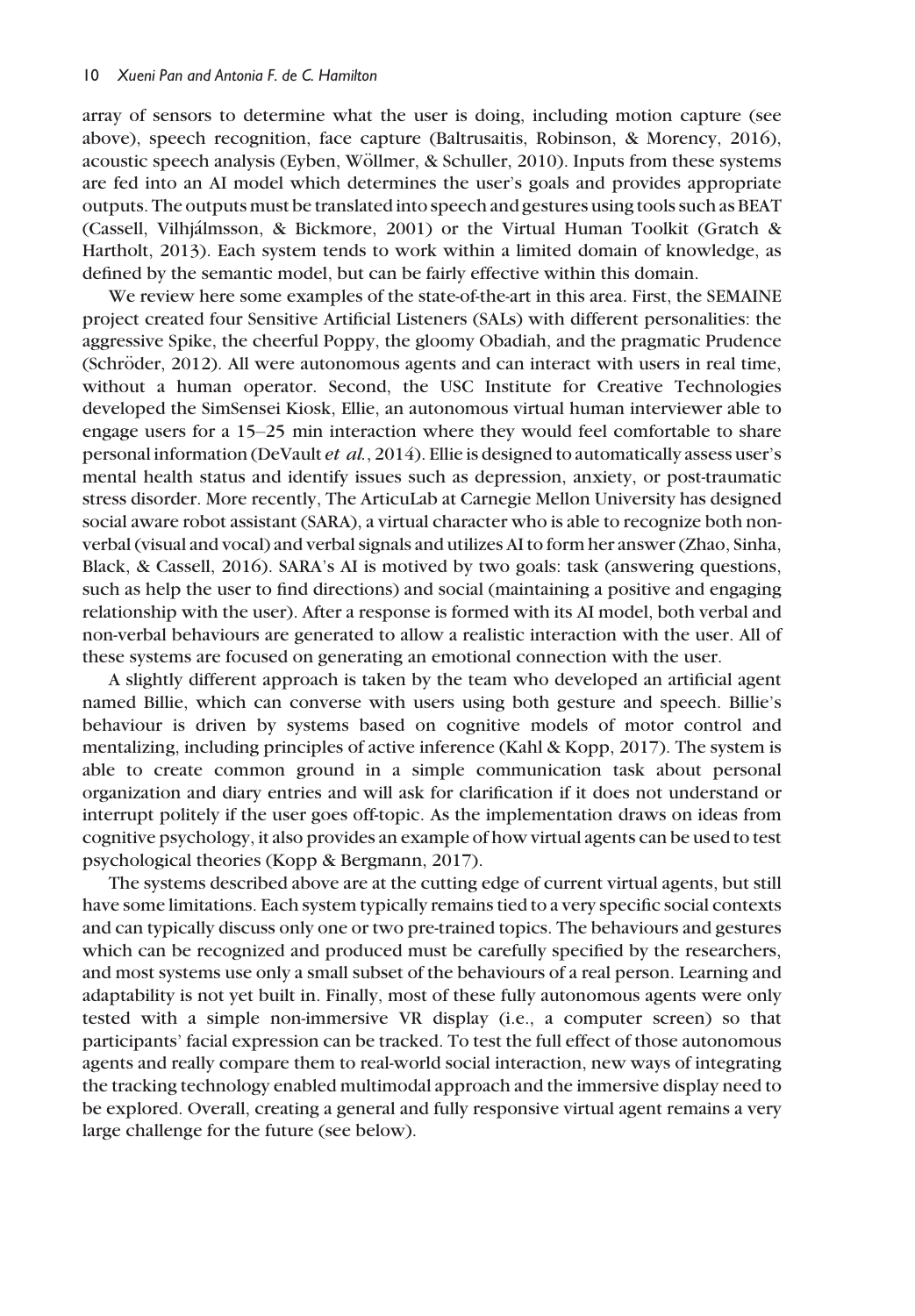## The Munros – challenges in the implementation of VR

In the section above, we have set out the basic requirements of a social VR system and considered where current psychological research fits in relation to such a system. Our map of the VR landscape allows us to navigate the space of possible studies, but there are still mountains to climb and potential pitfalls to avoid. Here, we set out to guide the novice VR researcher beyond these basic foothills and provide the information needed to scale the Munros. That is, we describe the technical and practical challenges which face a researcher setting up a new VR laboratory, together with some guidance for solving them. As before, we focus on circumstances where research into human social interaction is likely to be affected.

## The challenge of self-embodiment

When a participant puts on an HMD, they lose sight of their own body. In some experimental contexts, this does not really matter – a participant in an MRI scanner also has very limited visual input from their own body and can still perform many psychologically useful tasks. However, there is evidence that lack of embodiment can lead to worse performance on a variety of tasks which make use of the self-image such as mental rotation (Steed, Pan, Zisch, & Steptoe, 2016). Giving a participant a realistic and believable experience of having a body can be critical to many studies. This can be achieved through visual-proprioception synchrony (i.e., the virtual body or body parts are where you expect your body to be), visual-motor synchrony (as you move your body, the virtual body moves the same way), or visual-tactile synchrony (as you experience touch on part of your body, you see the same virtual body parts being touched at the same time).

Visual-tactile synchrony has been widely used without VR, in the rubber hand illusion (Botvinick & Cohen, 1998), and the enfacement illusion (Tsakiris, 2008). The same principles can be applied in VR, using an HMD and a live-feed video from a mannequin being synchronously stroked as the participant's own body (Petkova & Ehrsson, 2008), or a virtual arm being synchronously stroked as the participant's own arm (Slater, Perez-Marcos, Ehrsson, & Sanchez-Vives, 2008). More recent studies use visual-motor synchrony (usually in combination with visual-proprioception and sometimes visual-tactile synchrony) to create feeling of embodiment. This typically means that the participant's movements must be captured with a motion tracking system and displayed in the VR world in real time and in the appropriate spatial location. Wearing an HMD, participants could look down to see their own virtual body and observe their virtual body moving in time with their real body (Slater, Spanlang, Sanchez-Vives, & Blanke, 2010). To enhance the illusion, often a mirror is used so participants see 'themselves' moving in the mirror in VR.

Once embodiment is established, it is possible to manipulate the participant's sense of body in various ways. This includes changing the spatial location of the body (Slater *et al.*, 2009), the age of the body (Banakou, Groten, & Slater, 2013), and the race of the body (Peck, Seinfeld, Aglioti, & Slater, 2013). These methods open up a rich vein of research for psychologists to investigate the sense of self and we recommend (Maister, Slater, Sanchez-Vives, & Tsakiris, 2014) as a review of this area. In practical terms, a variety of software solutions are available to implement embodiment, but their success depends critically on the quality of the motion capture and the time lags in the computers. For a full discussion about the technical setup of VR embodiment, we recommend (Spanlang *et al.*, 2014).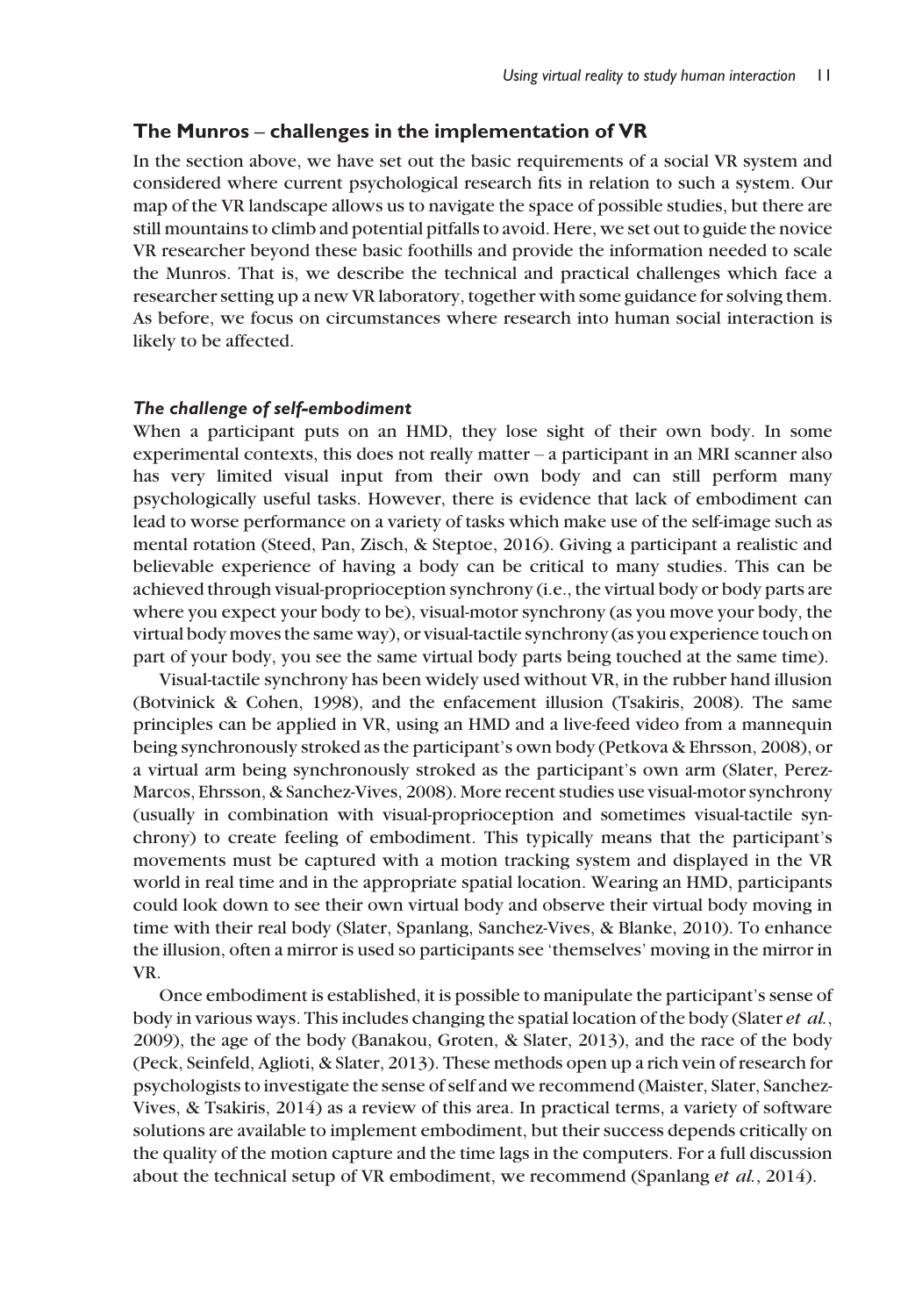#### 12 Xueni Pan and Antonia F. de C. Hamilton

## The challenge of the uncanny valley

The concept of the uncanny valley was introduced by Mori, MacDorman, and Kageki (2012) who suggested that there is a non-linear relationship between how human-like a robot or virtual character looks, and how people perceive it. Specifically, he proposed that characters which look nearly-but-not-quite human are judged as uncanny and are aversive. More systematic studies suggest that an uncanny valley exists for still images morphed between a human and robot appearance (MacDorman, 2006) but is not always present when characters are animated (Piwek, McKay, & Pollick, 2014). It may be that uncanniness arises when there is a disparity between the appearance of a character and the way in which it moves (Saygin, Chaminade, Ishiguro, Driver, & Frith, 2012), such that a highly photorealistic human-like figure moving in a jerky fashion would be perceived as more uncanny than a cartoon-like figure moving in the same way. These studies suggest that a key requirement for creating believable virtual characters is to use smooth, realistic motion and that it is not essential to use highly photorealistic virtual characters. A more detailed review of this issue is provided here (de Borst & de Gelder, 2015).

## The challenge of simulation sickness

Many users experience nausea during their VR experience, especially with HMD VR systems. However, not all users experience simulation sickness to the same extent, and certain applications cause more severe nausea than others. The main contributor of simulation sickness is the conflict between the visual and vestibular systems – where the user perceives they are moving with their eyes but not their body – which is the opposite of the motion sickness felt on a car or train. One simple fix to this is to use 'physical navigation' in which the user can move around a large space on the same physical scale as the VR world, keeping user's visual and body motion consistent. This is often referred to as 'room-scale VR', and its use in research is constrained primarily by the size of the room available to the researchers. Other contributing factors to simulation sickness in VR HMDs including eye strain (the displays are very close to your eyes), latency (as you turn your head, the image has a delay in updating), and high contrast images. The impact of these can be reduced by changing the design of the VR environment, for example, limiting motion speed or reducing the intensity of optic flow as the user moves.

Because many factors from both hardware and software contribute to simulation sickness, it is hard to estimate the percentage of participants affected. In a recent study where participants moved through a virtual maze with an HMD device (Hale *et al.*, 2017; study 2), three of 24 participants, or 12.5% terminated the task before completion due to simulation sickness. A large-scale study recruited 1,102 participants to go through an HMD experience and found that the dropout rate was 6.3% for 15 min and 45.8% for 60 min (Stanney, Hale, Nahmens, & Kennedy, 2003). For practical purposes, simulation sickness can be measured with the Simulation Sickness Questionnaire (Kennedy, Lane, Berbaum, & Lilienthal, 1993), and further discussion of the issue can be found here (Oculus, 2017).

## The challenge of presence

Before putting on a VR headset, it seems impossible to belief that a VR world could seem like the real thing, and indeed some VR scenarios are much more believable and 'real' than others. The term 'presence' is often used to describe and evaluate the experience of VR making you feel like you are somewhere else (Sheridan, 1992; Usoh, Catena, Arman, & Slater, 2000), and 'co-presence' or 'social presence' is used to describe the experience of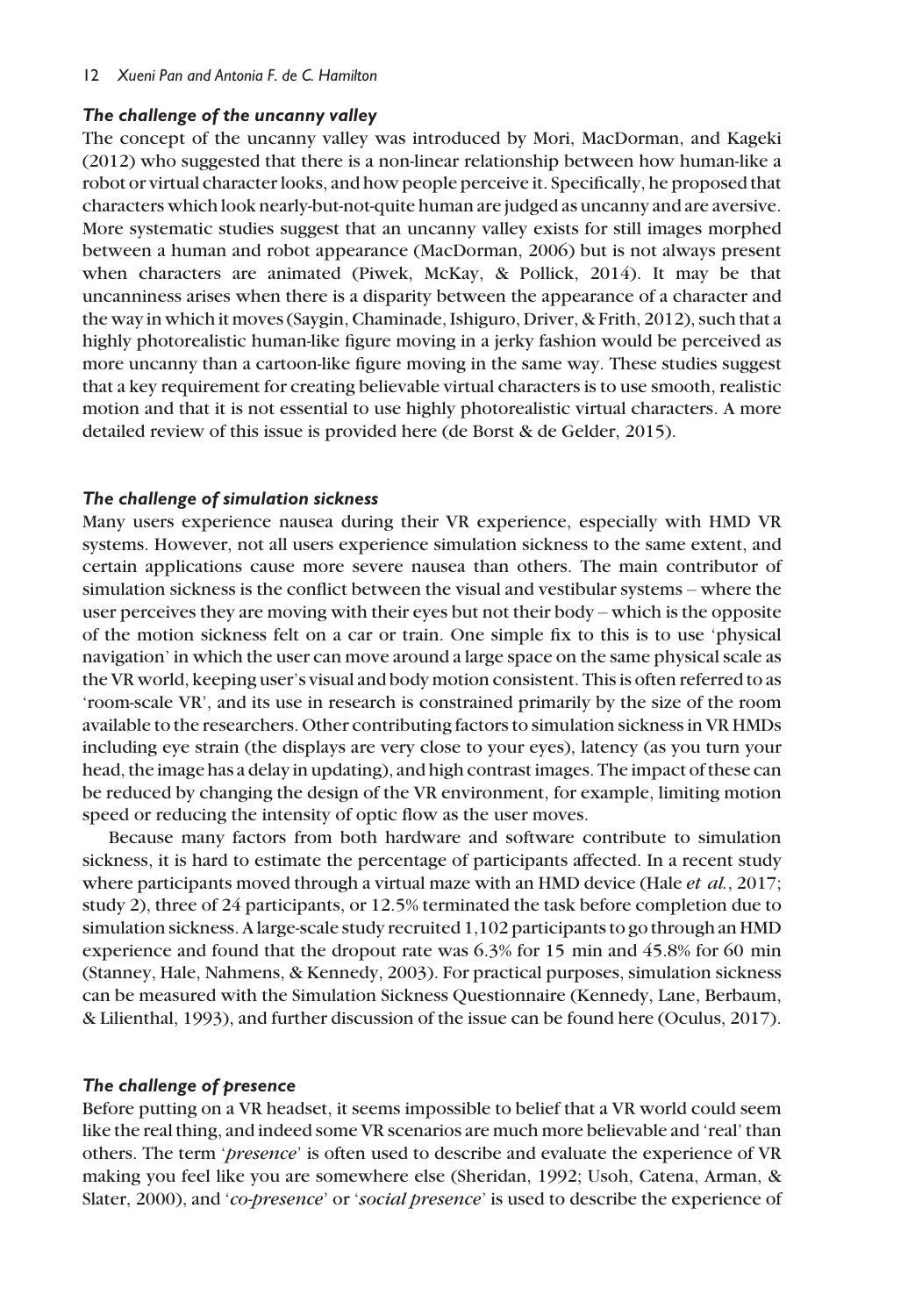being with someone else (Casanueva & Blake, 2001; Garau et al., 2003). In 2009, Slater proposed the term 'place illusion' for 'the strong illusion of being in a place in spite of the sure knowledge that you are not there'. In this context, the term 'immersion' describes the technical ability of a system to support sensorimotor contingency, forming the framework in which place illusion could occur. The place illusion defines user's response to the system, taking into account the possibility that different people could have different experiences of the place illusion in the same system.

The same paper (Slater, 2009) also proposed to use the term *'plausibility illusion'* for the illusion that events happening in VR are real and that in order for the plausibility illusion to occur, the VR events should be relating personally to the user. This means the characters and items in the VR world respond to the user as the user interacts with the VR world (rather than just watching a 3D movie). For instance, a situation that triggers plausibility illusion could be when someone entering a virtual bar, a virtual character approaches them and starts a conversation (Pan et al., 2012). In a typical setup of an experimental study using virtual characters in VR, the strength of the place illusion is often influenced by the VR display technology, whereas the strength of the plausibility illusion is influenced by the animation and interactivity of the virtual characters.

As both place and plausibility illusions are subjective concepts, a variety of questionnaires have been developed to measure them (Usoh et al., 2000; Witmer & Singer, 1998). These ask questions such as 'To what extent did you have a sense that you were in the same place as person X?' and 'To what extend did you have a sense of being part of the group?' Individual differences in response could be caused by differences in personality, in multisensory integration (Haans, Kaiser, Bouwhuis, & IJsselsteijn, 2012), in prior experience of gaming/VR, or other factors. Further research will be needed to define these fully. A key point to note is that, while current VR systems may give a strong sense of place and presence, they still differ substantially from real life and no participants are confused between the two. Thus, for studying phenomena which rely on the belief that another person is present (e.g., the audience effect), it may be valuable to tell participants that a VC is actually driven by another person (even if it is not). Further, although virtual characters generally are perceived to be more plausible when they have more human-like animations and are programmed to be more interactive, higher level of graphical realism of those characters does not necessarily increase the level of co-presence.

#### The challenge of ethics

Psychology researchers have substantial experience in considering the ethical issues surrounding research, and studies with human participants are typically scrutinized by an ethics panel before data can be collected. VR research in psychology is subject to the same constraints, but some particular issues are worthy of examination. It is often suggested that one of VR's benefits is that it can be used to recreate dangerous or stressful situations to explore people's reaction, which would otherwise very difficult to study or even impossible. For instance, to test participant's fear responses, VR was used to create a 'room 101' with disturbing events such as spiders crawling around, explosions, and a floor collapsing (McCall et al., 2015). Studies from the Slater group include a recreation of the famous Milgram experiment where participants had to execute fatal electric shots to a virtual character (Slater *et al.*, 2006); a violent fight scenario (Slater *et al.*, 2013) and a moral dilemma with an active shooter (Pan & Slater, 2011). In the latter, participants thought their task was to operate a lift in a gallery in VR, but later were shocked to be confronted with a tough decision: A gunman entered the lift and started shooting, and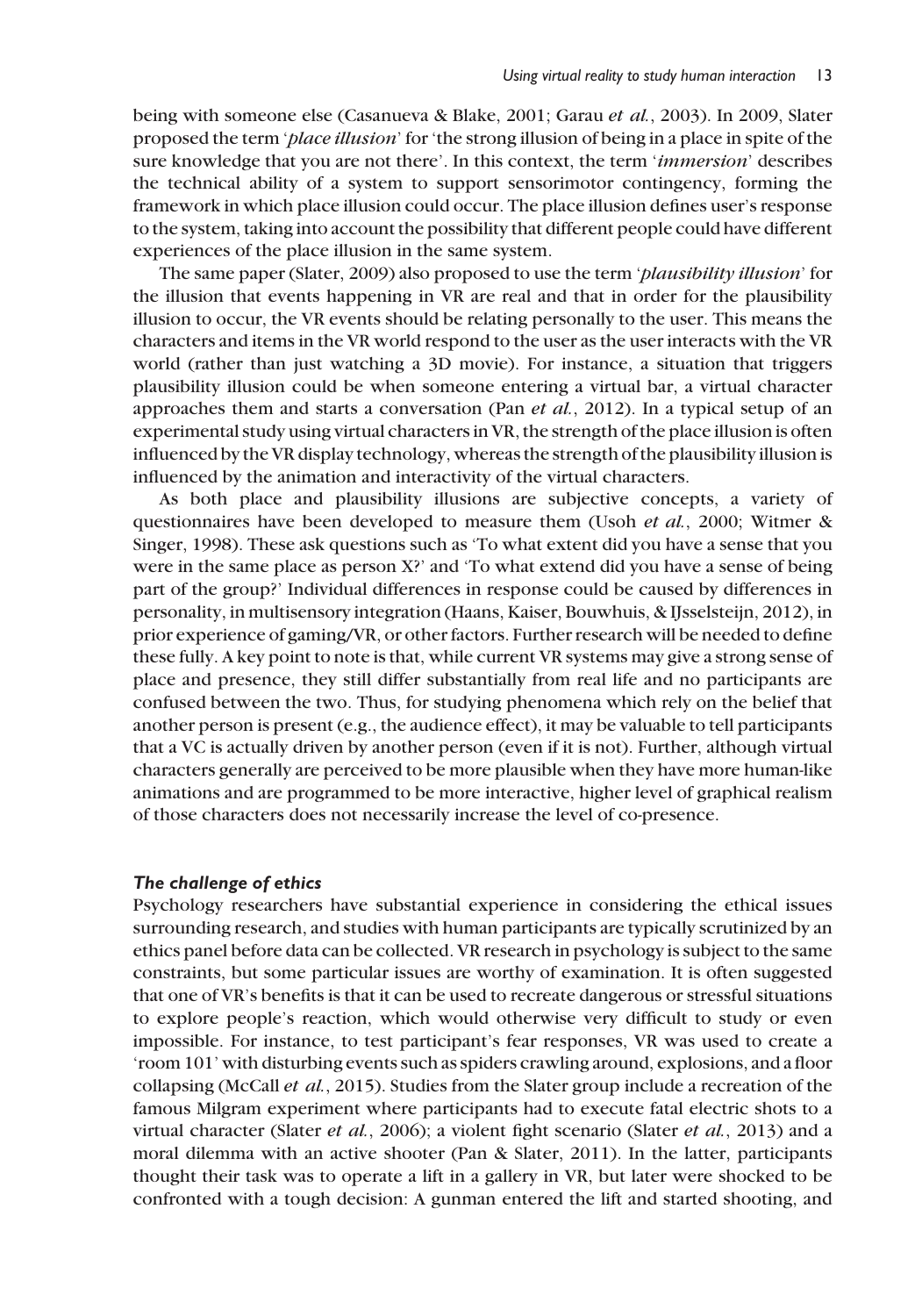within a few seconds they had to choose whether they should push a button to save five people but sacrificing one other, who would otherwise be fine.

It can be argued that putting participants through these scenarios in VR is the closest we can get to study their behaviours in a similar real-life situations, as participants react to virtual events and virtual characters as if they were real. Nevertheless, participants remain aware that there was no *real danger* nor were there *real consequences* (nobody is really hurt as a result of participants' decisions). However, as the VR hardware gets better in supporting 'immersion' and the virtual characters both appear and behave more and more realistic, the boundary between virtual and real is becoming blurrier. It is therefore particularly important to provide full information before participants take part, to make participants aware of their right to withdraw and to emphasise how to withdraw (e.g., close your eyes and say STOP to leave the virtual world and the experimenter will stop the study). Further, as various studies have showed that experiences in VR could lead to change in participants' behaviour and attitude in their real life (Banakou, Hanumanthu, & Slater, 2016; Tajadura-Jiménez, Banakou, Bianchi-Berthouze, & Slater, 2017) and can even create a false-memory in children (Segovia, Bailenson, Segovia, & Bailenson, 2009), the implication of VR experiences should be carefully discussed with participants.

A second potential ethical issue for studies in VR concerns personal disclosure, because some studies suggest that people may be more willing to disclose personal information (including abuse or trauma) to a virtual character than to a real person (Lucas, Gratch, King, & Morency, 2014; Rizzo et al., 2015). This can be valuable in some treatment scenarios, but is also a risk. Confidential data collected from participants in VR could cause privacy concerns to a greater extent than data collected with traditional methods. For instance, in VR data collection often includes conversation exchange with avatars, gaze, and mocap data. These sensitive and personal information must be dealt with caution with relevant data protection measurements in place. More broadly, putting a person in a stressful situation to see how they behave could change their perception of themselves – for example, someone who finds themselves too panicked to help in a VR test of prosocial behaviour could potentially leave the study feeling like a 'bad person'. Fully informed consent and full debrief procedures may help here, but careful consideration of these issues and how to mitigate them is vital. For more detailed discussion of ethical issues around VR in gaming, research, and therapy contexts, we point the reader to Brey (1999) and Madary and Metzinger (2016).

Finally, despite all the ethical challenges, we must also not forget the great potential of VR to have a positive impact on our real life in various aspects, including science, education, medicine, and training. For more on this, we point the reader to Slater and Sanchez-Vives (2016).

#### The challenge of experimental design

Traditional studies in cognitive psychology or psychophysics may have participants perform the same type of trial dozens or hundreds of times over, to obtain precise measures of performance. In contrast, typical VR scenarios have a relatively short duration (it is hard to maintain presence over a long time) and participants might experience just one or two critical events. Thus, VR can call for very different kinds of experimental design. A further challenge arises in interactive VR, where a virtual character responds to the behaviour of a participant and the two take turns in a conversation. In such a scenario, each participant may experience a slightly different sequence of events, and it does not necessarily make sense to average all participants together. For example, in studies of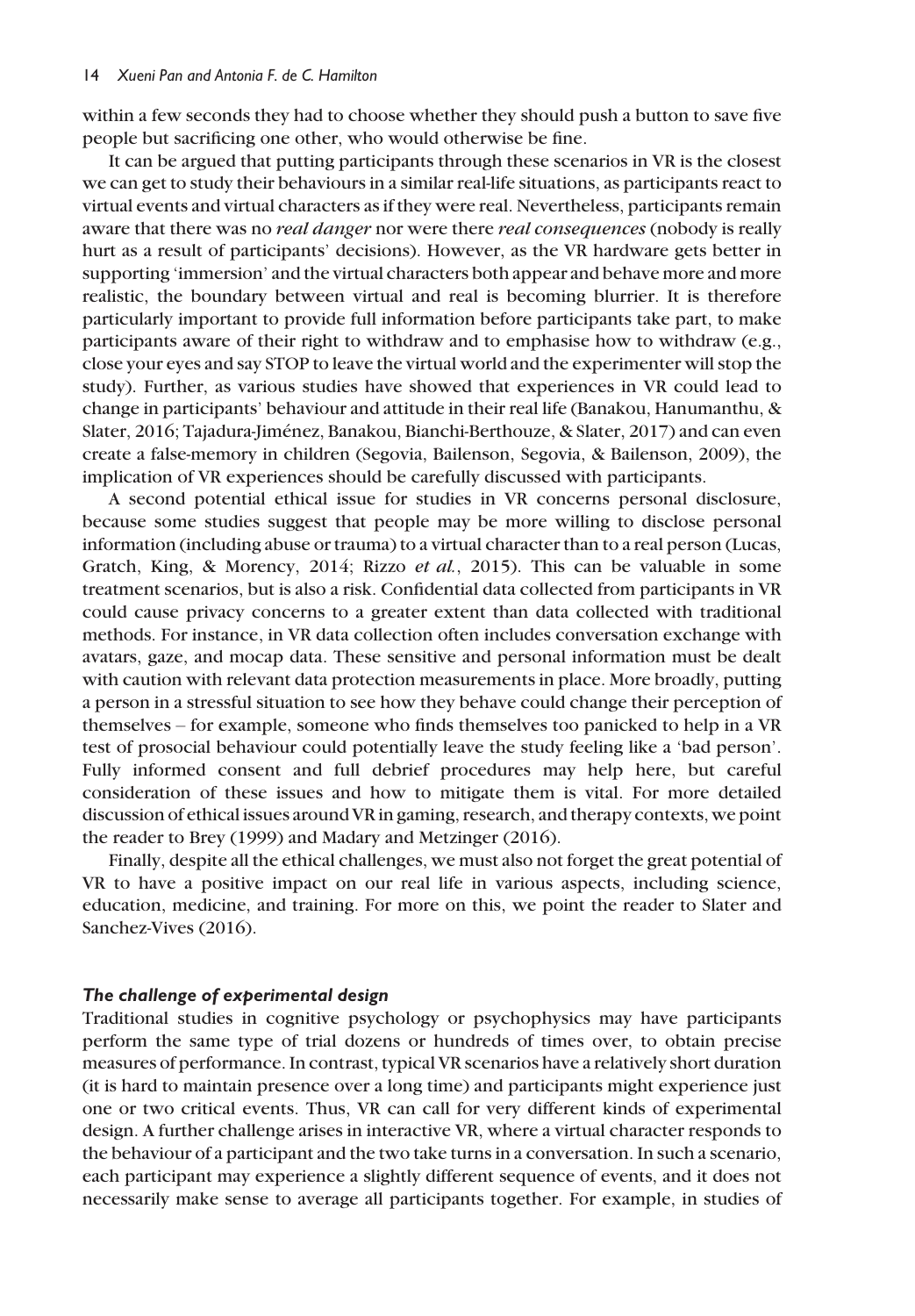negotiation training (Gratch, Devault, et al., 2016) and of bargaining (Gratch, Nazari, et al., 2016), participants learn to negotiate with a virtual character but because the virtual character is responsive to the participant, each person will experience a slightly different set of offers in the game. This means different participants may reach different bargaining outcomes, depending on how they started the game and what decisions they made. Thus, data cannot necessarily be analysed by the typical method of averaging all participants together.

In some cases, it might make sense to treat the dyad (human + virtual character) as the unit of analysis, comparing how dyads reach one decision or another. An alternative may be to draw on research in neuroeconomics and develop a model of the human-VC behaviour in which the values and rewards that the human and VC assign to different options can be modelled on a trial-by-trial basis (Hampton et al., 2008). However, for complex negotiations, there may not be suitable models available. A third option, applicable to non-verbal behaviour more than to negotiation, may be to develop different analysis strategies which capture specific patterns of action in the human-VC dyad. For example, wavelet coherent methods (Schmidt, Nie, Franco, & Richardson, 2014) and cross-recurrence methods (Dale & Fusaroli, 2014) have proven valuable in quantifying the behaviour of human–human dyads and might also be useful in modelling human-VC dyads. For all these approaches, more work will be needed to develop appropriate experimental designs and analysis methods, suitable for the study of dynamic interactions between humans and VCs.

## The challenges (and benefits) for theory

Advances in psychology are often driven by the development of theories and the rigorous testing of these theories against experimental data. Here, VR can provide both a challenge and a benefit. VR challenges our theories because it requires a precise and well-specified theory which can be implemented in an artificial system. For example, a theory might suggest that mimicry leads to prosocial behaviour (Lakin, Jefferis, Cheng, & Chartrand, 2003), but to build mimicry into a VR system, we must answer much more detailed questions – how fast does mimicry occur? which actions are mimicked? how accurately etc.? By building a VR system which implements mimicry, we can begin to address these questions and test the theory in detail (Hale & Hamilton, 2016). Similarly, theories might suggest that joint attention is implemented in particular brain systems, but testing this required a VR implementation of joint attention (Schilbach et al., 2010), which requires us to specify the duration of mutual gaze between the participant and VC, the timing of the looks to the object, and the contingencies between these behaviours. Thus, VR requires a precise and well-specified theory of the psychological processes under investigation.

More generally, the architecture of a 'virtual human' may have commonalities with our models of cognitive processing in real humans (Figure 3). Where a real person has a visual system, a virtual human must have machine vision and sensors to interpret the actions of their partner. Where a real person has a motor system, a virtual human must have a control policy to determine which actions to execute and when. And where a real person has brain systems for theory of mind, decisionmaking, affect sharing or reward processing, a virtual human might need to draw on similar systems. Just as research in machine vision and vision sciences can use similar or different computational models, so research into other aspects of human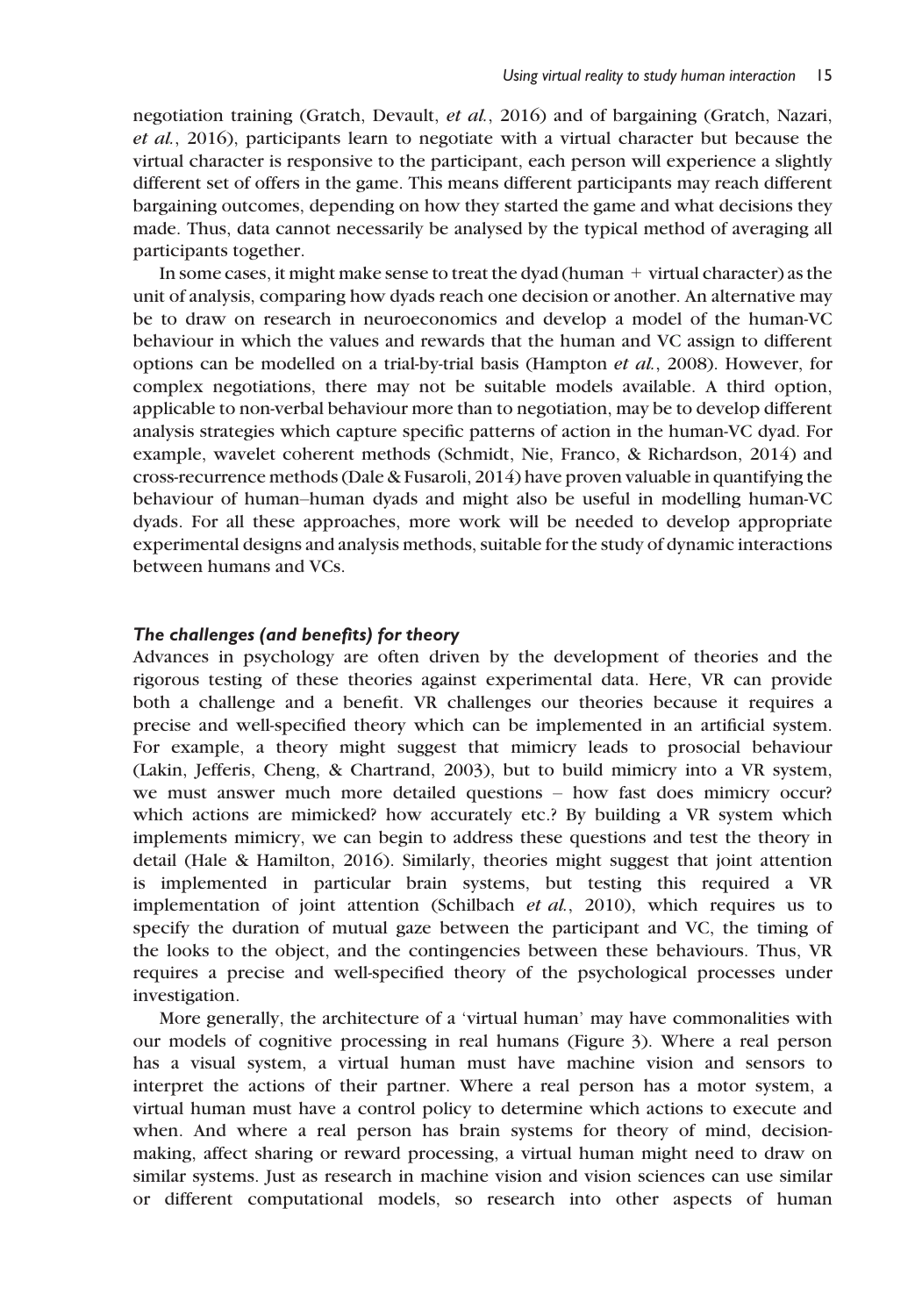

Figure 3. The human-virtual agent loop. Colour coding indicates how human cognitive processes have parallels in the control of virtual agents.

performance may (or may not) find parallels in the systems needed to implement realistic virtual behaviour. Finding where these parallels are and which are important will be a valuable endeavour.

To give a concrete example, Kopp and Bergman consider a number of possible cognitive models of speech and gesture production, before describing how these can be implemented in a virtual character. Examination of the behaviour of the character can be combined with simulations and behavioural data to both build better VR and test models of gesture control (Kopp & Bergmann, 2017). Thus, using VR imposes rigour on our psychological theories – a sloppy or weakly specified theory cannot be implemented in VR, whereas a precise theory will be able to guide the creation of good VR and can be tested at the same time. While this is a large challenge, achieving it will bring substantial benefits for the field. In particular, it represents an important step towards our final challenge.

## Mons Olympus – the big challenge

As a guide to establishing a VR laboratory, our paper has thus far provided a map of the available technologies and a brief overview of common difficulties which can be avoided with care. We hope this outline will help researchers understand the practicalities of how to do VR research, but also highlight why one should (or should not) use VR in the study of human social behaviour. Knowing the boundary conditions of what a VR setup can achieve is critical in knowing where this technology can be of use. With these constraints in mind, the final section of this study examines the biggest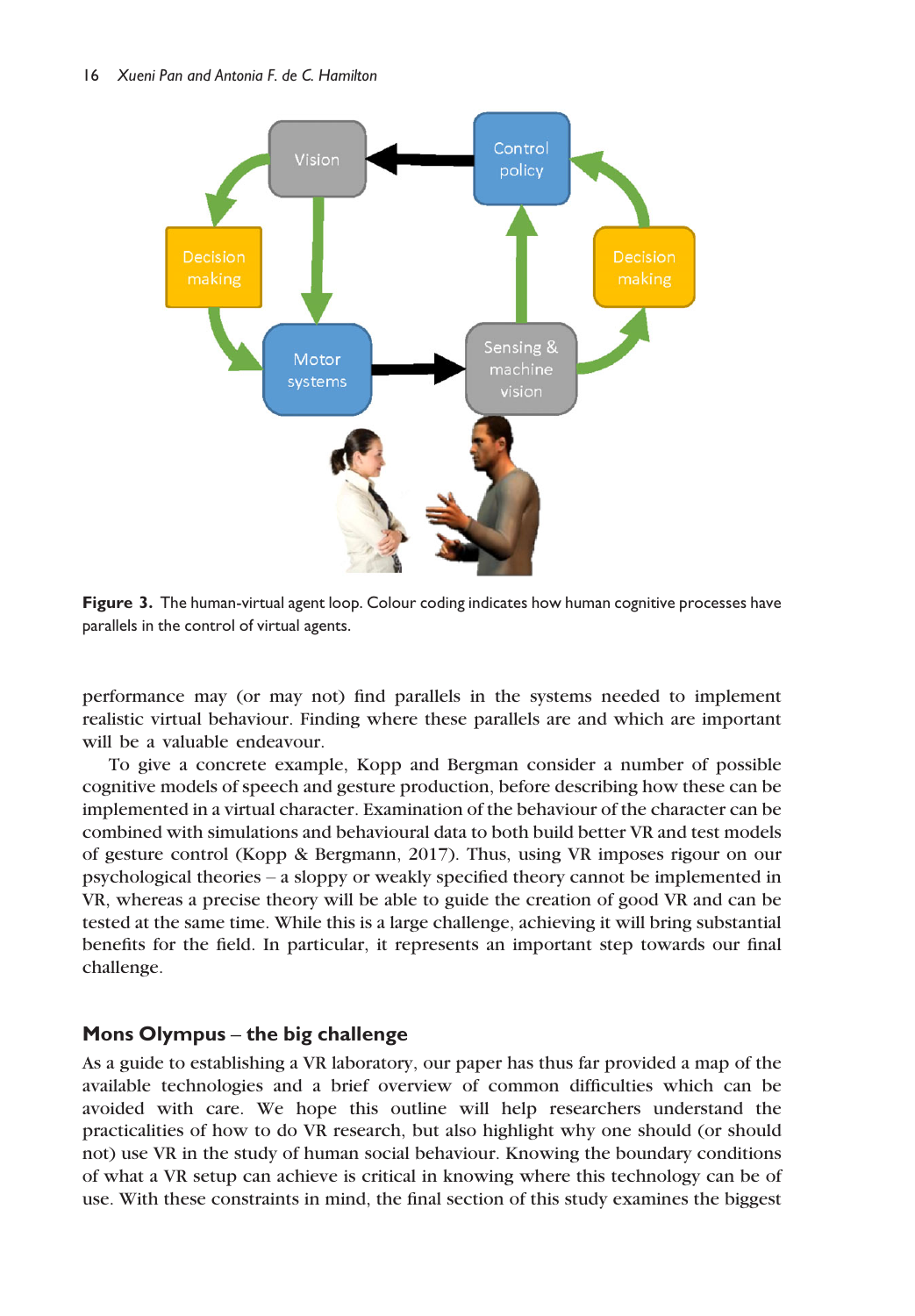challenge in social VR research – the Mons Olympus of the field – building a fully interactive virtual human.

#### Imagining a VR Turing test

The original Turing test (Turing, 1950) was proposed as a way to determine if a computer has achieved human-like intelligence. It is typically implemented in a chatroom environment, where testers communicate with a person or a computer via the medium of text. The tester is asked to determine if the being in the other room is a human (pretending to be someone else) or a computer (pretending to be a human). Saygin, Cicekli, and Akman (2000) provide a fascinating history of the Turing test. In recent years, the Loebner prize contest has been held to compare chatbots which attempt to convince judges that they are human. A chatbot recently 'passed' this test, albeit using tricks including pretending to be a child from a different country, rather than by showing adult levels of behaviour (You, 2015). It is also possible for some non-verbal systems to effectively mimic the behaviour of humans. Participants in an interactive gaze study were asked to judge if their interaction partner was human or computer (Pfeiffer, Timmermans, Bente, Vogeley, & Schilbach, 2011), and their performance was close to chance, at least when they believed the person was attempting to deceive them.

Building on these, it is possible to imaging a VR version of the Turing test, in which testers determine if a virtual character has both human intelligence and human non-verbal behaviour. For example, participants meet a character in a VR space and must determine if that character is an avatar (controlled in real time by a human next door) or an agent (controlled entirely by a computer). Passing the VR Turing test seems at first glance to be much more challenging than a text-based Turing test. But how hard would it really be? In particular, could a VR Turing test be passed with a few hacks, putting together some previously recorded behaviours, maybe driven by some clever machine-learning algorithms, to trick users into believing they are interacting with a real person? Or, on the other hand, is the problem of passing the VR Turing test really a problem that is AI complete – that is – a problem which cannot be solved until we have placed the full intelligence of a real human into a computer system.

Part of the solution to this problem must lie in constraining who the VR system is attempting to emulate – it seems easier to emulate a person who is very unlike the judges or may have good reasons to not answer questions, than it would be to emulate a friend or colleague. Like the Eugene chatbot which passed a Turing test by emulating a Ukrainian boy (You, 2015), current and foreseeable VC systems can potentially do a good job of simulating human behaviour in a narrow field of knowledge and a narrow range of emotional expressiveness. But developing VC systems which demonstrate wider knowledge and more meaningful expressiveness will be valuable for theories of social cognition in two ways. First, we can consider which aspects of social behaviour can be implemented with simple, low level algorithms (tricks) and which require more complex processing of emotions or mental states. And second, we can dissect the algorithms which succeed in creating good VR characters to determine what makes them work.

Finally, if a believable VR character can be built, even for a limited field of knowledge, this would have enormous utility across a wide range of domains. Teaching and therapy are areas where VR characters are already being used but retail, customer service and business might also make use of these. It is for psychologists to make sure that our understanding of real human interactions keeps pace with the developments in artificial human interactions so that these two fields can gain maximum benefit from each other.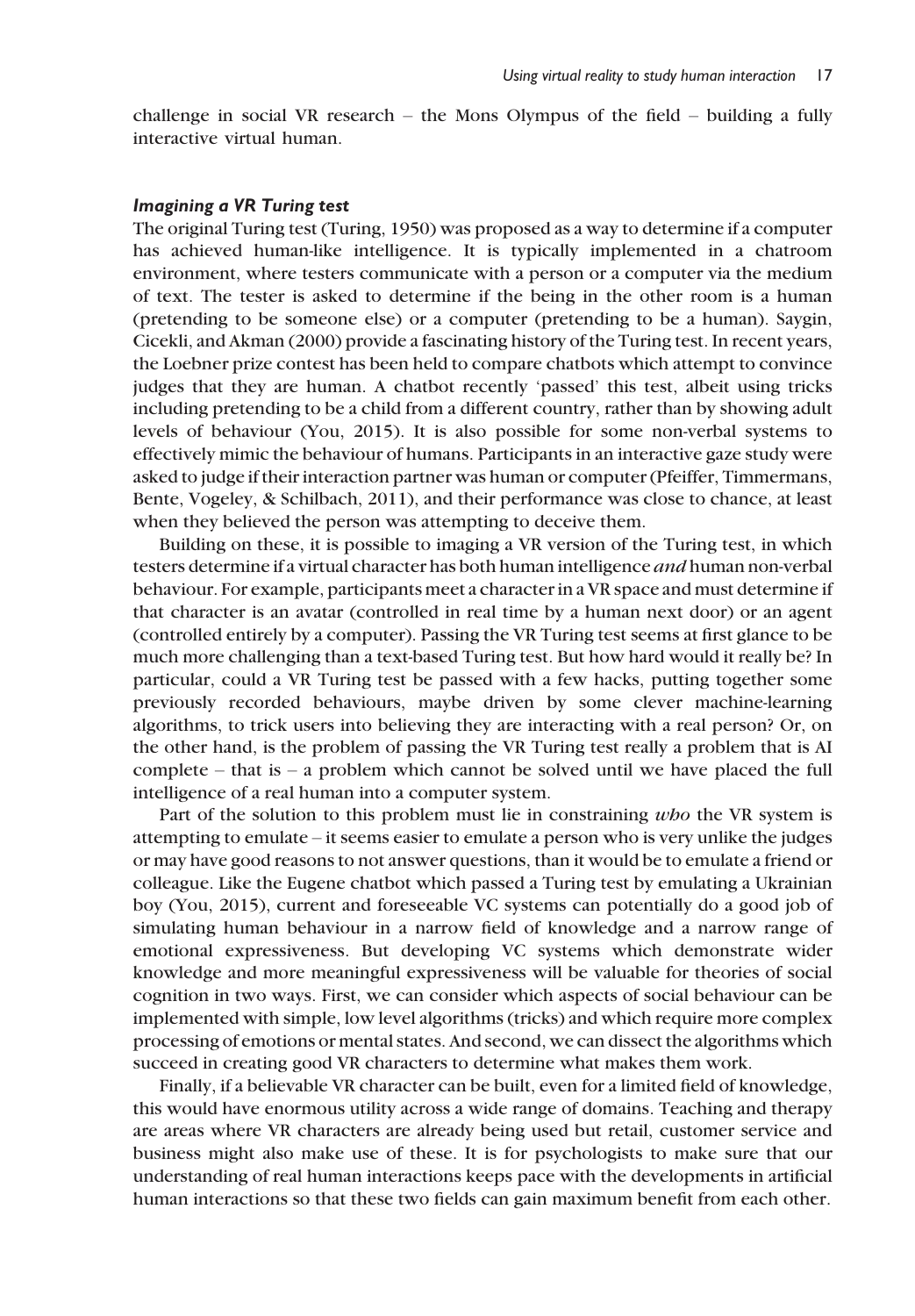# Conclusions

In this paper, we have lead the reader from a basic outline of the equipment needed for VR, across the landscape of possible experiments and glimpsed the future of virtual humans. We hope this target article will spark debate about the use of VR in psychology research and practice and act as a primer for researchers interested in exploring this exciting new domain.

# Acknowledgements

AH is supported by ERC grant INTERACT 313398 and by the Leverhulme Trust.

# **References**

- Asch, S. E. (1956). Studies of independence and conformity: I. A minority of one against a unanimous majority. Psychological Monographs: General and Applied, 70(9), 1–70. [https://doi.org/10.](https://doi.org/10.1037/h0093718) [1037/h0093718](https://doi.org/10.1037/h0093718)
- Auvray, M., Lenay, C., & Stewart, J. (2009). Perceptual interactions in a minimalist virtual environment. New Ideas in Psychology, 27(1), 32–47. [https://doi.org/10.1016/j.newideapsyc](https://doi.org/10.1016/j.newideapsych.2007.12.002) [h.2007.12.002](https://doi.org/10.1016/j.newideapsych.2007.12.002)
- Bailenson, J. N., & Yee, N. (2007). Virtual interpersonal touch and digital chameleons. *Journal of* Nonverbal Behavior, 31, 225–242.<https://doi.org/10.1007/s10919-007-0034-6>
- Baltrusaitis, T., Robinson, P., & Morency, L.-P. (2016). OpenFace: An open source facial behavior analysis toolkit. 2016 IEEE Winter Conference on Applications of Computer Vision (WACV) (pp. 1–10). IEEE.<https://doi.org/10.1109/wacv.2016.7477553>
- Banakou, D., Groten, R., & Slater, M. (2013). Illusory ownership of a virtual child body causes overestimation of object sizes and implicit attitude changes. Proceedings of the National Academy of Sciences of the United States of America, 110, 12846–12851. [https://doi.org/10.](https://doi.org/10.1073/pnas.1306779110) [1073/pnas.1306779110](https://doi.org/10.1073/pnas.1306779110)
- Banakou, D., Hanumanthu, P. D., & Slater, M. (2016). Virtual embodiment of white people in a black virtual body leads to a sustained reduction in their implicit racial bias. Frontiers in Human Neuroscience, 10, 601.<https://doi.org/10.3389/fnhum.2016.00601>
- Baumeister, R. F. (2016). Charting the future of social psychology on stormy seas: Winners, losers, and recommendations. Journal of Experimental Social Psychology, 66, 153–158. [https://doi.](https://doi.org/10.1016/j.jesp.2016.02.003) [org/10.1016/j.jesp.2016.02.003](https://doi.org/10.1016/j.jesp.2016.02.003)
- Bohil, C. J., Alicea, B., & Biocca, F. a. (2011). Virtual reality in neuroscience research and therapy. Nature Reviews. Neuroscience, 12, 752–762.<https://doi.org/10.1038/nrn3122>
- Botvinick, M., & Cohen, J. (1998). Rubber hands "feel" touch that eyes see. Nature, 391, 756. <https://doi.org/10.1038/35784>
- Brey, P. (1999). The ethics of representation and action in virtual reality. *Ethics and Information* Technology, 1, 5–14. Retrieved from [https://link.springer.com/content/pdf/10.1023%2FA%](https://link.springer.com/content/pdf/10.1023%2FA%3A1010069907461.pdf) [3A1010069907461.pdf](https://link.springer.com/content/pdf/10.1023%2FA%3A1010069907461.pdf)
- Brooks, F. P. (1999). What's real about virtual reality? IEEE Computer Graphics and Applications, 19(6), 16–27.<https://doi.org/10.1109/38.799723>
- Cameron, J. (2009). Avatar. 20th Century Fox.
- Casanueva, J., & Blake, E. H. (2001, January 19–28). The effects of avatars on co-presence in a collaborative virtual environment. Proc Ann Conf SA Inst of Computer Scientists and Information Technologists. Retrieved from [https://www.cs.uct.ac.za/Members/edwin/](https://www.cs.uct.ac.za/Members/edwin/publications/2001-copres.pdf) [publications/2001-copres.pdf](https://www.cs.uct.ac.za/Members/edwin/publications/2001-copres.pdf)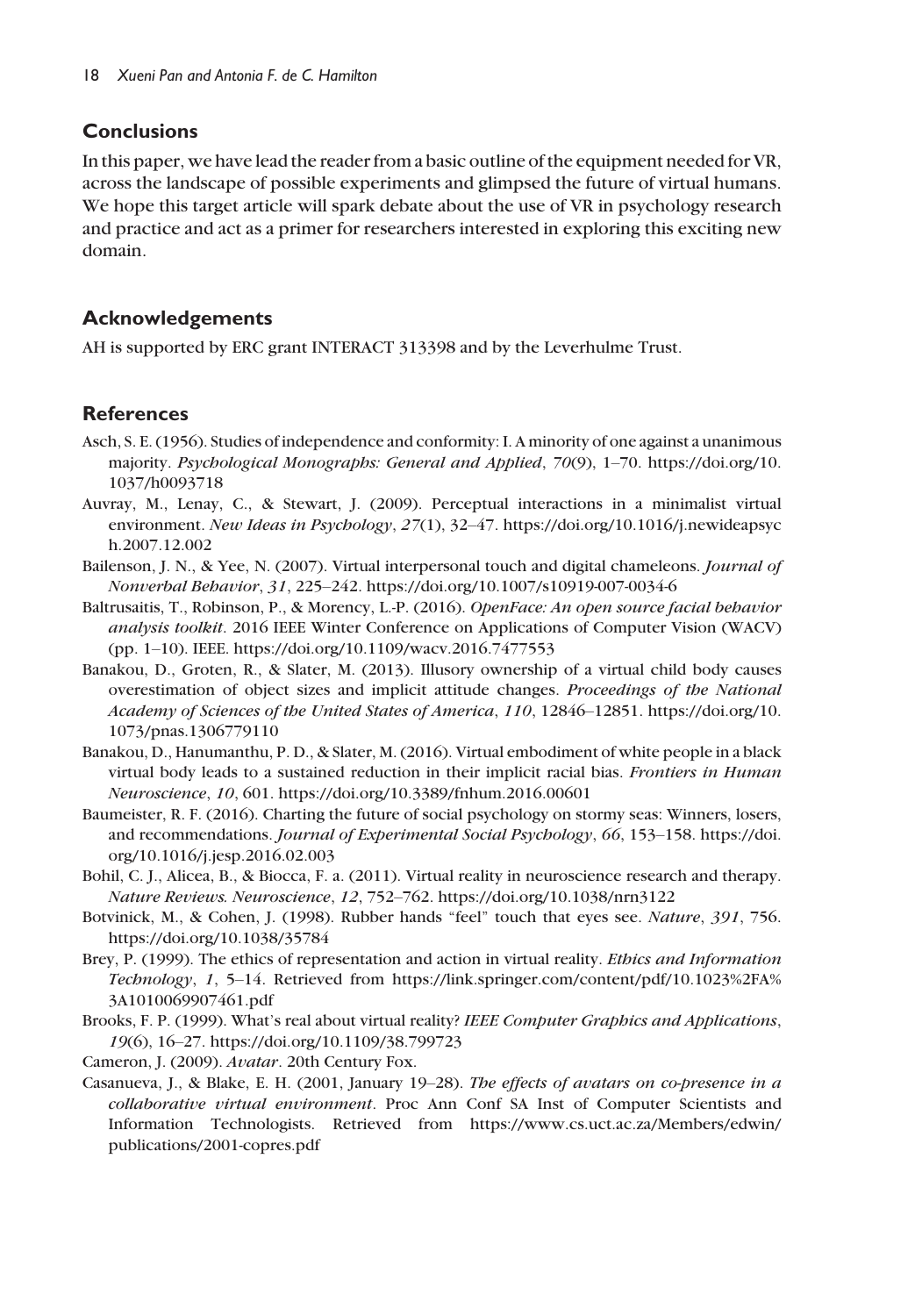- Cassell, J., Vilhjálmsson, H. H., & Bickmore, T. (2001). *BEAT*. Proceedings of the 28th annual conference on Computer graphics and interactive techniques – SIGGRAPH '01 (pp. 477–486). ACM Press, New York, NY.<https://doi.org/10.1145/383259.383315>
- Chartrand, T. L., & Bargh, J. A. (1999). The chameleon effect: The perception-behavior link and social interaction. Journal of Personality and Social Psychology, 76, 893–910. [https://doi.org/](https://doi.org/10.1037/0022-3514.76.6.893) [10.1037/0022-3514.76.6.893](https://doi.org/10.1037/0022-3514.76.6.893)
- Cruz-Neira, C., Sandin, D. J., & DeFanti, T. A. (1993). Surround-screen projection-based virtual *reality*. Proceedings of the 20th annual conference on Computer graphics and interactive techniques – SIGGRAPH '93 (pp. 135–142). ACM Press, New York, NY. [https://doi.org/10.](https://doi.org/10.1145/166117.166134) [1145/166117.166134](https://doi.org/10.1145/166117.166134)
- Dale, R., & Fusaroli, R. (2014). The self-organization of human interaction. Psychology of Learning, 59, 43–96. Retrieved from [https://pure.au.dk/portal/files/53762658/2014\\_plm\\_the\\_self\\_](https://pure.au.dk/portal/files/53762658/2014_plm_the_self_organization_of_human_interaction.pdf) [organization\\_of\\_human\\_interaction.pdf](https://pure.au.dk/portal/files/53762658/2014_plm_the_self_organization_of_human_interaction.pdf)
- de Borst, A. W., & de Gelder, B. (2015). Is it the real deal? Perception of virtual characters versus humans: An affective cognitive neuroscience perspective. Frontiers in Psychology, 6, 576. <https://doi.org/10.3389/fpsyg.2015.00576>
- de la Rosa, S., Ferstl, Y., & Bülthoff, H. H. (2016). Visual adaptation dominates bimodal visual-motor action adaptation. Scientific Reports, 6(1), 23829.<https://doi.org/10.1038/srep23829>
- de la Rosa, S., Lubkull, M., Stephan, S., Saulton, A., Meilinger, T., Bülthoff, H., & Cañal-Bruland, R. (2015). Motor planning and control: Humans interact faster with a human than a robot avatar. Journal of Vision, 15(12), 52.<https://doi.org/10.1167/15.12.52>
- DeVault, D., Artstein, R., Benn, G., Dey, T., Fast, E., Gainer, A., ... Morency, L.-P. (2014). SimSensei Kiosk : A virtual human interviewer for healthcare decision support. International Conference on Autonomous Agents and Multi-Agent Systems (pp.1061–1068). Retrieved from <https://dl.acm.org/citation.cfm?id=2617415>
- Doyen, S., Klein, O., Pichon, C.-L., & Cleeremans, A. (2012). Behavioral priming: It's all in the mind, but whose mind? PLoS ONE, 7(1), e29081.<https://doi.org/10.1371/journal.pone.0029081>
- Ekman, P., Friesen, W. V., & Ellsworth, P. (1972). Emotion in the human face: Guide-lines for research and an integration of findings. Pergamon Press.
- Eyben, F., Wöllmer, M., & Schuller, B. (2010). *Opensmile*. Proceedings of the international conference on Multimedia – MM '10 (pp. 1459). ACM Press, New York, NY. [https://doi.org/10.](https://doi.org/10.1145/1873951.1874246) [1145/1873951.1874246](https://doi.org/10.1145/1873951.1874246)
- Ferstl, Y., Bulthoff, H., & de la Rosa, S. (2017). Action recognition is sensitive to the identity of the actor. Cognition, 166, 201–206.<https://doi.org/10.1016/j.cognition.2017.05.036>
- Forbes, P. A. G., Pan, X., & Hamilton, A. F. de. C. (2016). Reduced mimicry to virtual reality avatars in autism spectrum disorder. Journal of Autism and Developmental Disorders, 46, 1–10. <https://doi.org/10.1007/s10803-016-2930-2>
- Garau, M., Slater, M., Vinayagamoorthy, V., Brogni, A., Steed, A., & Sasse, M. A. (2003). The impact of avatar realism and eye gaze control on perceived quality of communication in a shared immersive virtual environment. Proceedings of the conference on Human factors in computing systems – CHI '03 (p. 529). ACM Press, New York, NY. [https://doi.org/10.1145/](https://doi.org/10.1145/642611.642703) [642611.642703](https://doi.org/10.1145/642611.642703)
- Gratch, J., Devault, D., & Lucas, G. (2016). The benefits of virtual humans for teaching negotiation. In Lecture notes in computer science (including subseries lecture notes in artificial intelligence and lecture notes in bioinformatics) (Vol. 10011 LNAI, pp. 283–294). Cham, Switzerland: Springer. [https://doi.org/10.1007/978-3-319-47665-0\\_25](https://doi.org/10.1007/978-3-319-47665-0_25)
- Gratch, J., & Hartholt, A. (2013). Virtual humans: A new toolkit for cognitive science research. McNeill, 2005, 41–42. Retrieved from [https://pdfs.semanticscholar.org/a195/159e52ad](https://pdfs.semanticscholar.org/a195/159e52ad6708897012f02baa469f72830e3c.pdf) [6708897012f02baa469f72830e3c.pdf](https://pdfs.semanticscholar.org/a195/159e52ad6708897012f02baa469f72830e3c.pdf)
- Gratch, J., Nazari, Z., & Johnson, E. (2016). The misrepresentation game: How to win at negotiation while seeming like a nice guy. AAMAS 2016, (Aamas), (pp. 728–737). Retrieved from<http://trust.sce.ntu.edu.sg/aamas16/pdfs/p728.pdf>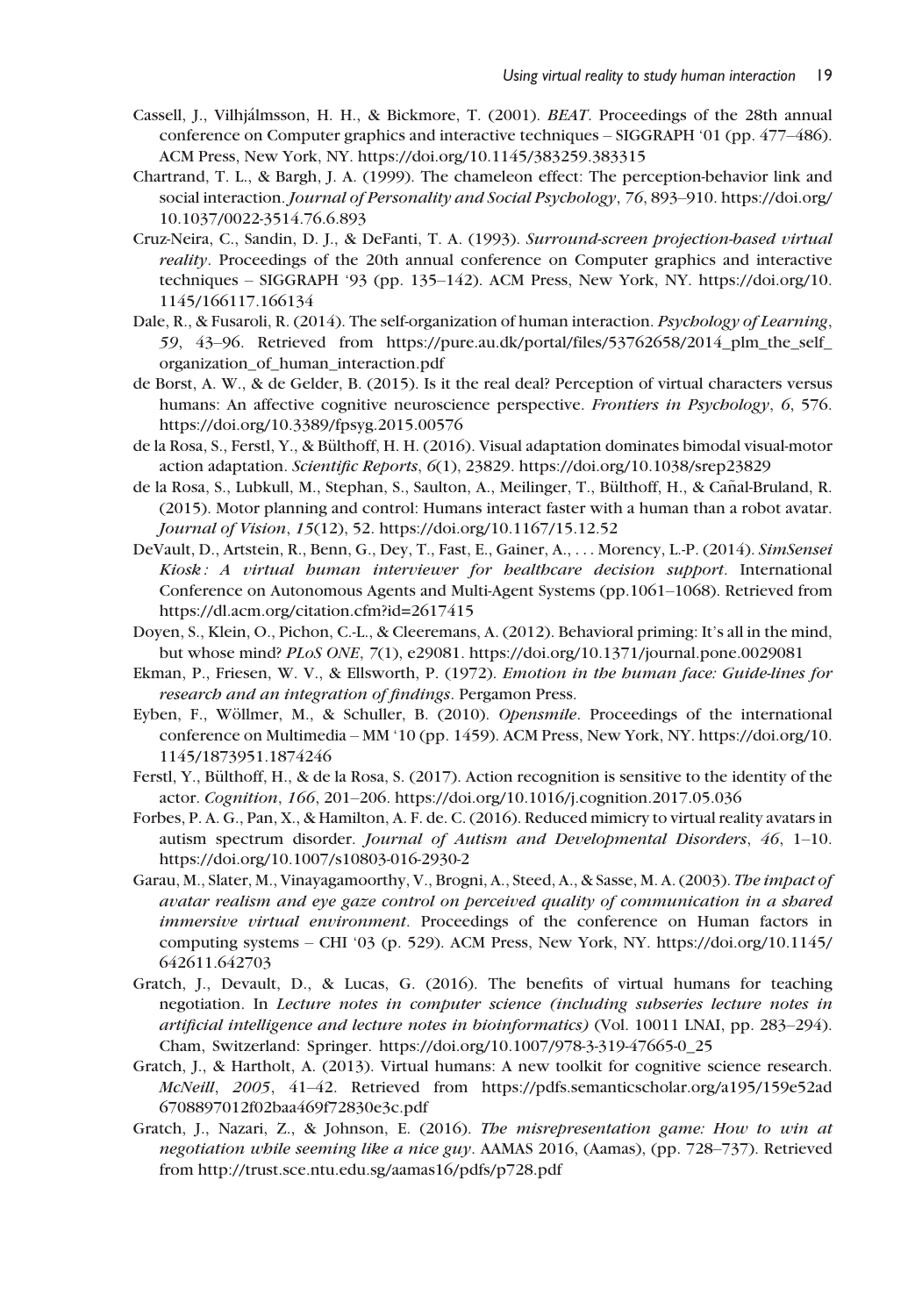- Haans, A., Kaiser, F. G., Bouwhuis, D. G., & IJsselsteijn, W. A. (2012). Individual differences in the rubber-hand illusion: Predicting self-reports of people's personal experiences. Acta Psychologica, 141, 169–177.<https://doi.org/10.1016/j.actpsy.2012.07.016>
- Hale, J., & Hamilton, A. F. de. C. (2016). Testing the relationship between mimicry, trust and rapport in virtual reality conversations. Scientific Reports, 6, 35295.<https://doi.org/10.1038/srep35295>
- Hale, J., Payne, M. E. M., Taylor, K. M., Paoletti, D., & Hamilton, A. F. de. C. (2017). The virtual maze: A behavioural tool for measuring trust. The Quarterly Journal of Experimental Psychology. <https://doi.org/10.1080/17470218.2017.1307865>
- Hampton, A. N., Bossaerts, P., & O'Doherty, J. P. (2008). Neural correlates of mentalizing-related computations during strategic interactions in humans. Proceedings of the National Academy of Sciences of the United States of America, 105, 6741–6746. [https://doi.org/10.1073/pnas.](https://doi.org/10.1073/pnas.0711099105) [0711099105](https://doi.org/10.1073/pnas.0711099105)
- Hasler, B. S., Hirschberger, G., Shani-Sherman, T., & Friedman, D. A. (2014). Virtual peacemakers: Mimicry increases empathy in simulated contact with virtual outgroup members. Cyberpsychology, Behavior and Social Networking, 17, 766–771. [https://doi.org/10.1089/](https://doi.org/10.1089/cyber.2014.0213) [cyber.2014.0213](https://doi.org/10.1089/cyber.2014.0213)
- Jack, R. E., & Schyns, P. G. (2015). The human face as a dynamic tool for social communication. Current Biology, 25, R621–R634.<https://doi.org/10.1016/j.cub.2015.05.052>
- Kahl, S., & Kopp, S. (2017). Self-other distinction in the motor system during social interaction: A computational model based on predictive processing. Proceedings of the 39th Annual Conference of the Cognitive Science Society. Retrieved from [https://pub.uni-bielefeld.de/](https://pub.uni-bielefeld.de/download/2910276/2911411) [download/2910276/2911411](https://pub.uni-bielefeld.de/download/2910276/2911411)
- Kennedy, R. S., Lane, N. E., Berbaum, K. S., & Lilienthal, M. G. (1993). Simulator Sickness Questionnaire: An enhanced method for quantifying simulator sickness. The International Journal of Aviation Psychology, 3, 203–220. [https://doi.org/10.1207/s15327108ijap0303\\_3](https://doi.org/10.1207/s15327108ijap0303_3)
- Kopp, S., & Bergmann, K. (2017). Using cognitive models to understand multimodal processes: The case for speech and gesture production. In S. Oviatt, B. Schuller & P. Cohen (Eds.), The handbook of multimodal-multisensor interfaces: Foundations, user modeling, and common modality combinations (Vol. 1, pp. 239–276). New York, NY: ACM. [https://doi.org/10.1145/](https://doi.org/10.1145/3015783.3015791) [3015783.3015791](https://doi.org/10.1145/3015783.3015791)
- Kuhlen, A. K., & Brennan, S. E. (2013). Language in dialogue: When confederates might be hazardous to your data. Psychonomic Bulletin & Review, 20(1), 54-72. [https://doi.org/10.3758/s13423-](https://doi.org/10.3758/s13423-012-0341-8) [012-0341-8](https://doi.org/10.3758/s13423-012-0341-8)
- Lakin, J. L., Jefferis, V. E., Cheng, C. M., & Chartrand, T. L. (2003). The chameleon effect as social glue: Evidence for the evolutionary significance of nonconscious mimicry. Journal of Nonverbal Behavior, 27, 145–162.<https://doi.org/10.1023/1025389814290>
- Lucas, G. M., Gratch, J., King, A., & Morency, L.-P. (2014). It's only a computer: Virtual humans increase willingness to disclose. Computers in Human Behavior, 37, 94–100. [https://doi.org/](https://doi.org/10.1016/j.chb.2014.04.043) [10.1016/j.chb.2014.04.043](https://doi.org/10.1016/j.chb.2014.04.043)
- MacDorman, K. (2006, January 26–29). Subjective ratings of robot video clips for human likeness, familiarity, and eeriness: An exploration of the uncanny valley. ICCS/CogSci-2006 Long Symposium: Toward social mechanisms of android science. [https://doi.org/10.1093/scan/](https://doi.org/10.1093/scan/nsr025) [nsr025](https://doi.org/10.1093/scan/nsr025)
- Madary, M., & Metzinger, T. K. (2016). Recommendations for good scientific practice and the consumers of VR-technology. Frontiers in Robotics and AI, 3, 3. [https://doi.org/10.3389/frobt.](https://doi.org/10.3389/frobt.2016.00003) [2016.00003](https://doi.org/10.3389/frobt.2016.00003)
- Maister, L., Slater, M., Sanchez-Vives, M. V., & Tsakiris, M. (2014). Changing bodies changes minds: Owning another body affects social cognition. Trends in Cognitive Sciences, 19, 6–12. [https://](https://doi.org/10.1016/j.tics.2014.11.001) [doi.org/10.1016/j.tics.2014.11.001](https://doi.org/10.1016/j.tics.2014.11.001)
- Mareschal, I., Calder, A. J., & Clifford, C. W. G. (2013). Humans have an expectation that gaze is directed toward them. *Current Biology*, 23, 717–721. [https://doi.org/10.1016/j.cub.2013.03.](https://doi.org/10.1016/j.cub.2013.03.030) [030](https://doi.org/10.1016/j.cub.2013.03.030)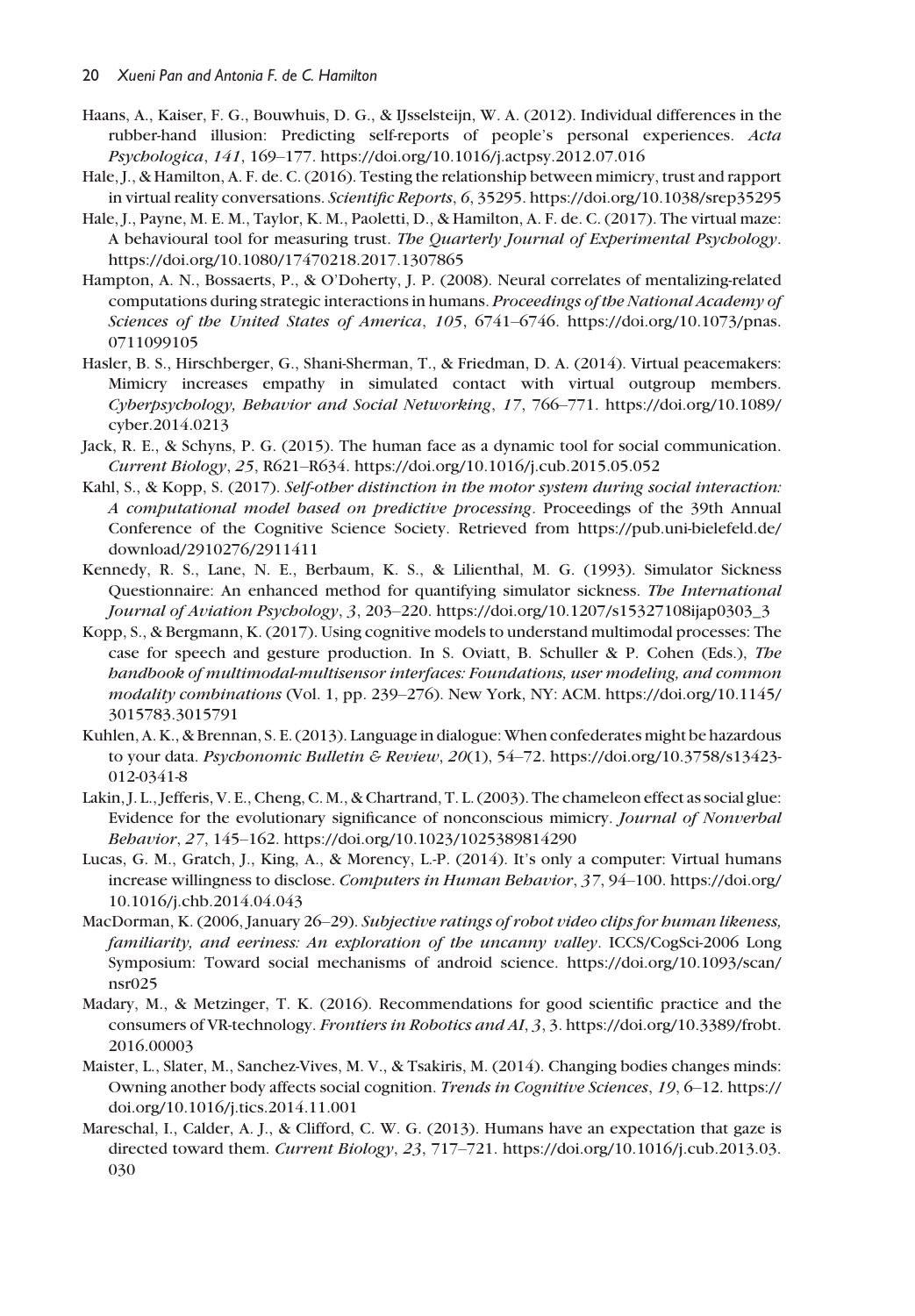- McCall, C., Hildebrandt, L. K., Bornemann, B., & Singer, T. (2015). Physiophenomenology in retrospect: Memory reliably reflects physiological arousal during a prior threatening experience. Consciousness and Cognition, 38, 60–70.<https://doi.org/10.1016/j.concog.2015.09.011>
- McCall, C., & Singer, T. (2015). Facing off with unfair others: Introducing proxemic imaging as an implicit measure of approach and avoidance during social interaction. PLoS One, 10(2), e0117532.<https://doi.org/10.1371/journal.pone.0117532>
- Mori, M., MacDorman, K., & Kageki, N. (2012). The uncanny valley [from the field]. IEEE Robotics  $\mathcal E$ Automation Magazine, 19(2), 98–100.<https://doi.org/10.1109/MRA.2012.2192811>
- Oculus. (2017). Simulator sickness. Retrieved from [https://developer.oculus.com/design/latest/c](https://developer.oculus.com/design/latest/concepts/bp_app_simulator_sickness/) [oncepts/bp\\_app\\_simulator\\_sickness/](https://developer.oculus.com/design/latest/concepts/bp_app_simulator_sickness/)
- Open Science Collaboration (2015). Estimating the reproducibility of psychological science. Science, 349(6251), aac4716.<https://doi.org/10.1126/science.aac4716>
- Pan, X., Gillies, M., Barker, C., Clark, D. M., & Slater, M. (2012). Socially anxious and confident men interact with a forward virtual woman: An experimental study. PLoS One, 7, e32931. [https://doi.](https://doi.org/10.1371/journal.pone.0032931) [org/10.1371/journal.pone.0032931](https://doi.org/10.1371/journal.pone.0032931)
- Pan, X., & Hamilton, A. F. de. C. (2015). Automatic imitation in a rich social context with virtual characters. Frontiers in Psychology, 6, 790.<https://doi.org/10.3389/fpsyg.2015.00790>
- Pan, X., & Slater, M. (2011). Confronting a moral dilemma in virtual reality: A pilot study. Proceedings of the 25th BCS Conference on Human-Computer Interaction. British Computer Society. Retrieved from<https://dl.acm.org/citation.cfm?id=2305326>
- Patton, J., Dawe, G., Scharver, C., Mussa-Ivaldi, F., & Kenyon, R. (2006). Robotics and virtual reality: A perfect marriage for motor control research and rehabilitation. Assistive Technology, 18, 181– 195.<https://doi.org/10.1080/10400435.2006.10131917>
- Peck, T. C., Seinfeld, S., Aglioti, S. M., & Slater, M. (2013). Putting yourself in the skin of a black avatar reduces implicit racial bias. Consciousness and Cognition, 22, 779–787. [https://doi.org/10.](https://doi.org/10.1016/j.concog.2013.04.016) [1016/j.concog.2013.04.016](https://doi.org/10.1016/j.concog.2013.04.016)
- Pelphrey, K. A., Viola, R. J., & McCarthy, G. (2004). When strangers pass: Processing of mutual and averted social gaze in the superior temporal sulcus. Psychological Science, 15, 598-603. <https://doi.org/10.1111/j.0956-7976.2004.00726.x>
- Petkova, V. I., & Ehrsson, H. H. (2008). If I were you: Perceptual illusion of body swapping. PLoS One, 3(12), e3832.<https://doi.org/10.1371/journal.pone.0003832>
- Pfeiffer, U. J., Timmermans, B., Bente, G., Vogeley, K., & Schilbach, L. (2011). A non-verbal turing test: Differentiating mind from machine in gaze-based social interaction. PLoS One, 6(11), e27591.<https://doi.org/10.1371/journal.pone.0027591>
- Pfeiffer, U. J., Vogeley, K., & Schilbach, L. (2013). From gaze cueing to dual eye-tracking: Novel approaches to investigate the neural correlates of gaze in social interaction. Neuroscience and Biobehavioral Reviews, 37(10 Pt 2), 2516–2528. [https://doi.org/10.1016/j.neubiorev.2013.07.](https://doi.org/10.1016/j.neubiorev.2013.07.017) [017](https://doi.org/10.1016/j.neubiorev.2013.07.017)
- Pine, D. S., Grun, J., Maguire, E. A., Burgess, N., Zarahn, E., Koda, V., ... Bilder, R. M. (2002). Neurodevelopmental aspects of spatial navigation: A virtual reality fMRI study. NeuroImage, 15, 396–406.<https://doi.org/10.1006/nimg.2001.0988>
- Piwek, L., McKay, L. S., & Pollick, F. E. (2014). Empirical evaluation of the uncanny valley hypothesis fails to confirm the predicted effect of motion. Cognition, 130, 271–277. [https://doi.org/10.](https://doi.org/10.1016/j.cognition.2013.11.001) [1016/j.cognition.2013.11.001](https://doi.org/10.1016/j.cognition.2013.11.001)
- Rizzo, A., Cukor, J., Gerardi, M., Alley, S., Reist, C., Roy, M., ... Difede, J. (2015). Virtual reality exposure for PTSD due to military combat and terrorist attacks. Journal of Contemporary Psychotherapy, 45, 255–264.<https://doi.org/10.1007/s10879-015-9306-3>
- Rose, F. D., Brooks, B. M., & Rizzo, A. A. (2005). Virtual reality in brain damage rehabilitation: Review. CyberPsychology & Behavior,  $8, 241-262$ .<https://doi.org/10.1089/cpb.2005.8.241>
- Sacheli, L. M., Christensen, A., Giese, M. A., Taubert, N., Pavone, E. F., Aglioti, S. M., & Candidi, M. (2015). Prejudiced interactions: Implicit racial bias reduces predictive simulation during joint action with an out-group avatar. Scientific Reports, 5, 8507. [https://doi.org/10.1038/sre](https://doi.org/10.1038/srep08507) [p08507](https://doi.org/10.1038/srep08507)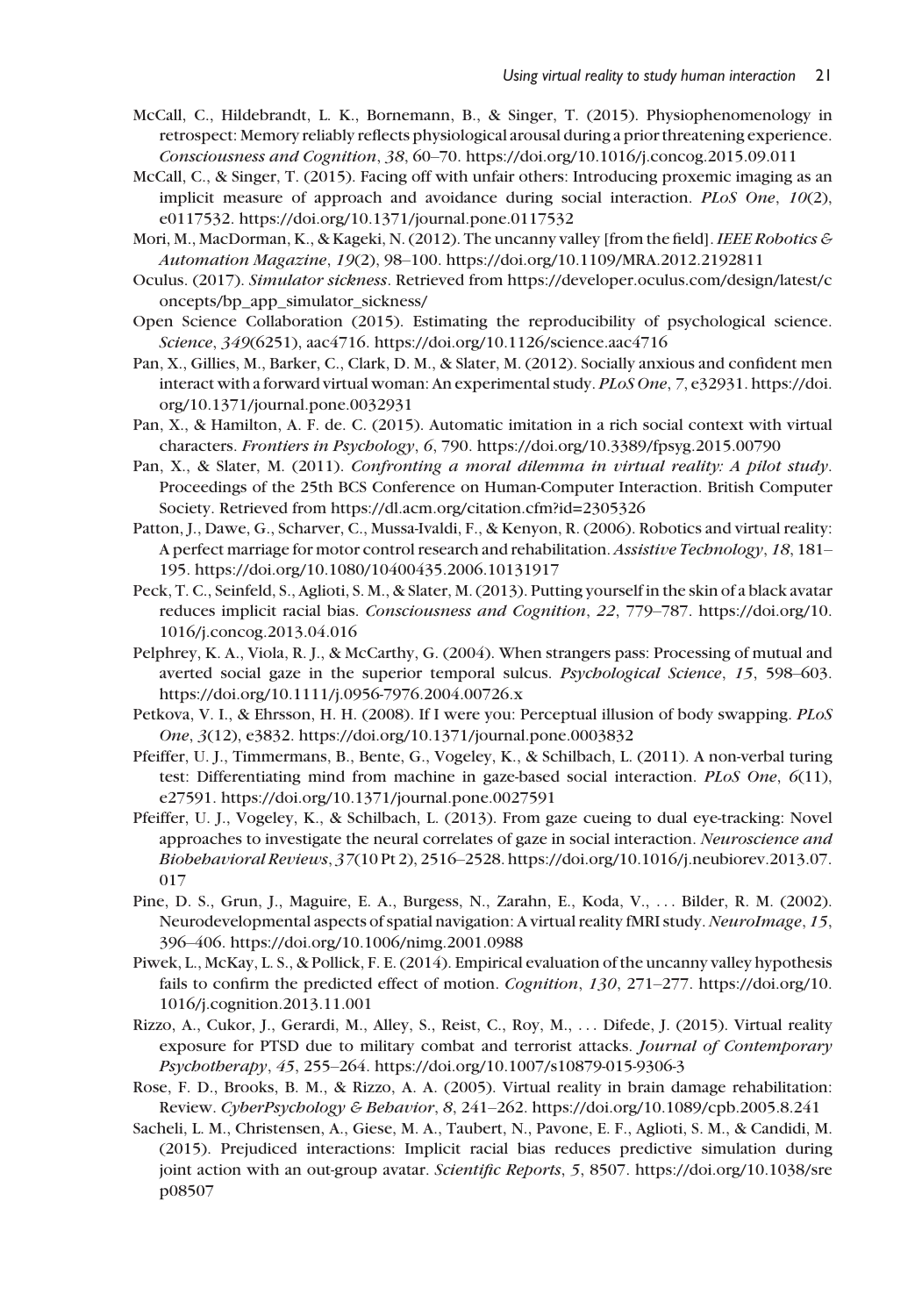- Saygin, A. P., Chaminade, T., Ishiguro, H., Driver, J., & Frith, C. D. (2012). The thing that should not be: Predictive coding and the uncanny valley in perceiving human and humanoid robot actions. Social Cognitive and Affective Neuroscience, 7, 413–422.<https://doi.org/10.1093/scan/nsr025>
- Saygin, A. P., Cicekli, I., & Akman, V. (2000). Turing test: 50 years later. Minds and Machines, 10, 463–518.<https://doi.org/10.1023/A:1011288000451>
- Schilbach, L., Wilms, M., Eickhoff, S. B., Romanzetti, S., Tepest, R., Bente, G., ... Vogeley, K. (2010). Minds made for sharing: Initiating joint attention recruits reward-related neurocircuitry. Journal of Cognitive Neuroscience, 22, 2702–2715.<https://doi.org/10.1162/jocn.2009.21401>
- Schmidt, R. C., Nie, L., Franco, A., & Richardson, M. J. (2014). Bodily synchronization underlying joke telling. Frontiers in Human Neuroscience, 8, 633. [https://doi.org/10.3389/fnhum.2014.](https://doi.org/10.3389/fnhum.2014.00633) [00633](https://doi.org/10.3389/fnhum.2014.00633)
- Schröder, M. (2012). The SEMAINE API: A component integration framework for a naturally interacting and emotionally competent embodied conversational agent. Retrieved from <http://scidok.sulb.uni-saarland.de/volltexte/2012/4544/>
- Segovia, K. Y., Bailenson, J. N., Segovia, K. Y., & Bailenson, J. N. (2009). Virtually true: Children's acquisition of false memories in virtual reality. Media Psychology, 12, 371–393. [https://doi.org/](https://doi.org/10.1080/15213260903287267) [10.1080/15213260903287267](https://doi.org/10.1080/15213260903287267)
- Sheridan, T. B. (1992). Musings on telepresence and virtual presence. Presence: Teleoperators and Virtual Environments, 1(1), 120–126.<https://doi.org/10.1162/pres.1992.1.1.120>
- Slater, M. (2009). Place illusion and plausibility can lead to realistic behaviour in immersive virtual environments. Philosophical Transactions of the Royal Society of London B: Biological Sciences, 364(1535), 3549–3557. Retrieved from [http://rstb.royalsocietypublishing.org/conte](http://rstb.royalsocietypublishing.org/content/364/1535/3549.short) [nt/364/1535/3549.short](http://rstb.royalsocietypublishing.org/content/364/1535/3549.short)
- Slater, M., Antley, A., Davison, A., Swapp, D., Guger, C., Barker, C., ... Sanchez-Vives, M. V. (2006). A virtual reprise of the stanley milgram obedience experiments. PLoS One, 1(1), e39. [https://doi.](https://doi.org/10.1371/journal.pone.0000039) [org/10.1371/journal.pone.0000039](https://doi.org/10.1371/journal.pone.0000039)
- Slater, M., Perez-Marcos, D., Ehrsson, H. H., & Sanchez-Vives, M. V. (2008). Towards a digital body: The virtual arm illusion. Frontiers in Human Neuroscience, 2, 6. [https://doi.org/10.3389/ne](https://doi.org/10.3389/neuro.09.006.2008) [uro.09.006.2008](https://doi.org/10.3389/neuro.09.006.2008)
- Slater, M., Perez-Marcos, D., Ehrsson, H. H., & Sanchez-Vives, M. V. (2009). Inducing illusory ownership of a virtual body. Frontiers in Neuroscience, 3, 214–220. [https://doi.org/10.3389/ne](https://doi.org/10.3389/neuro.01.029.2009) [uro.01.029.2009](https://doi.org/10.3389/neuro.01.029.2009)
- Slater, M., Rovira, A., Southern, R., Swapp, D., Zhang, J. J., Campbell, C., & Levine, M. (2013). Bystander responses to a violent incident in an immersive virtual environment. PLoS One, 8(1), e52766.<https://doi.org/10.1371/journal.pone.0052766>
- Slater, M., & Sanchez-Vives, M. V. (2016). Enhancing our lives with immersive virtual reality. Frontiers in Robotics and AI, 3, 74.<https://doi.org/10.3389/frobt.2016.00074>
- Slater, M., Spanlang, B., Sanchez-Vives, M. V., & Blanke, O. (2010). First person experience of body transfer in virtual reality. PLoS One, 5(5), e10564.<https://doi.org/10.1371/journal.pone.0010564>
- Spanlang, B., Normand, J.-M., Borland, D., Kilteni, K., Giannopoulos, E., PomA©s, A. s., ... Slater, M. (2014). How to build an embodiment lab: Achieving body representation illusions in virtual reality. Frontiers in Robotics and AI, 1, 9.<https://doi.org/10.3389/frobt.2014.00009>
- Stanney, K. M., Hale, K. S., Nahmens, I., & Kennedy, R. S. (2003). What to expect from immersive virtual environment exposure: Influences of gender, body mass index, and past experience. Human Factors: The Journal of the Human Factors and Ergonomics Society, 45, 504–520. <https://doi.org/10.1518/hfes.45.3.504.27254>
- Steed, A., Pan, Y., Zisch, F., & Steptoe, W. (2016). The impact of a self-avatar on cognitive load in immersive virtual reality. In 2016 IEEE Virtual Reality (VR) (pp. 67–76). IEEE. [https://doi.org/](https://doi.org/10.1109/vr.2016.7504689) [10.1109/vr.2016.7504689](https://doi.org/10.1109/vr.2016.7504689)
- Tajadura-Jiménez, A., Banakou, D., Bianchi-Berthouze, N., & Slater, M. (2017). Embodiment in a child-like talking virtual body influences object size perception, self-identification, and subsequent real speaking. Scientific Reports, 7(1), 9637. [https://doi.org/10.1038/s41598-017-](https://doi.org/10.1038/s41598-017-09497-3) [09497-3](https://doi.org/10.1038/s41598-017-09497-3)